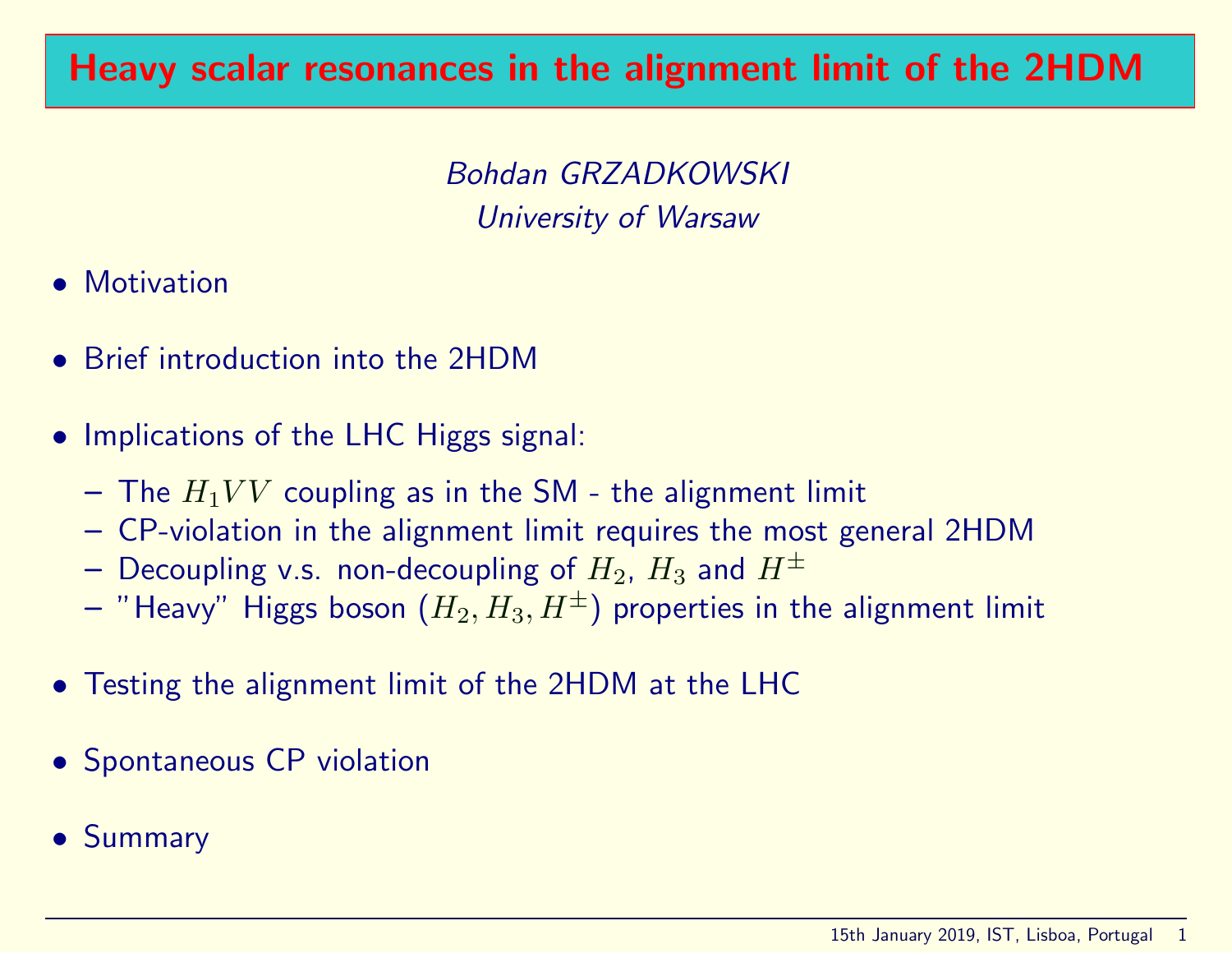#### • B.G., H. Haber, O. M. Ogreid and P. Osland, "Heavy Higgs boson decays in the alignment limit of the 2HDM", JHEP 1812 (2018) 056,

- B.G., O. M. Ogreid and P. Osland, "Spontaneous CP violation in the 2HDM: physical conditions and the alignment limit", Phys.Rev. D94 (2016) no.11, 115002,
- B.G., O. M. Ogreid and P. Osland, "CP-Violation in the  $ZZZ$  and  $ZW^+W^-$  vertices at  $e^+e^$ colliders in Two-Higgs-Doublet Models", JHEP 1605 (2016) 025,
- B.G., O. M. Ogreid and P. Osland, "Measuring CP violation in Two-Higgs-Doublet models in light of the LHC Higgs data", JHEP 1411 (2014) 084,
- B.G., O. M. Ogreid and P. Osland, "Diagnosing CP properties of the 2HDM", JHEP 1401 (2014) 105.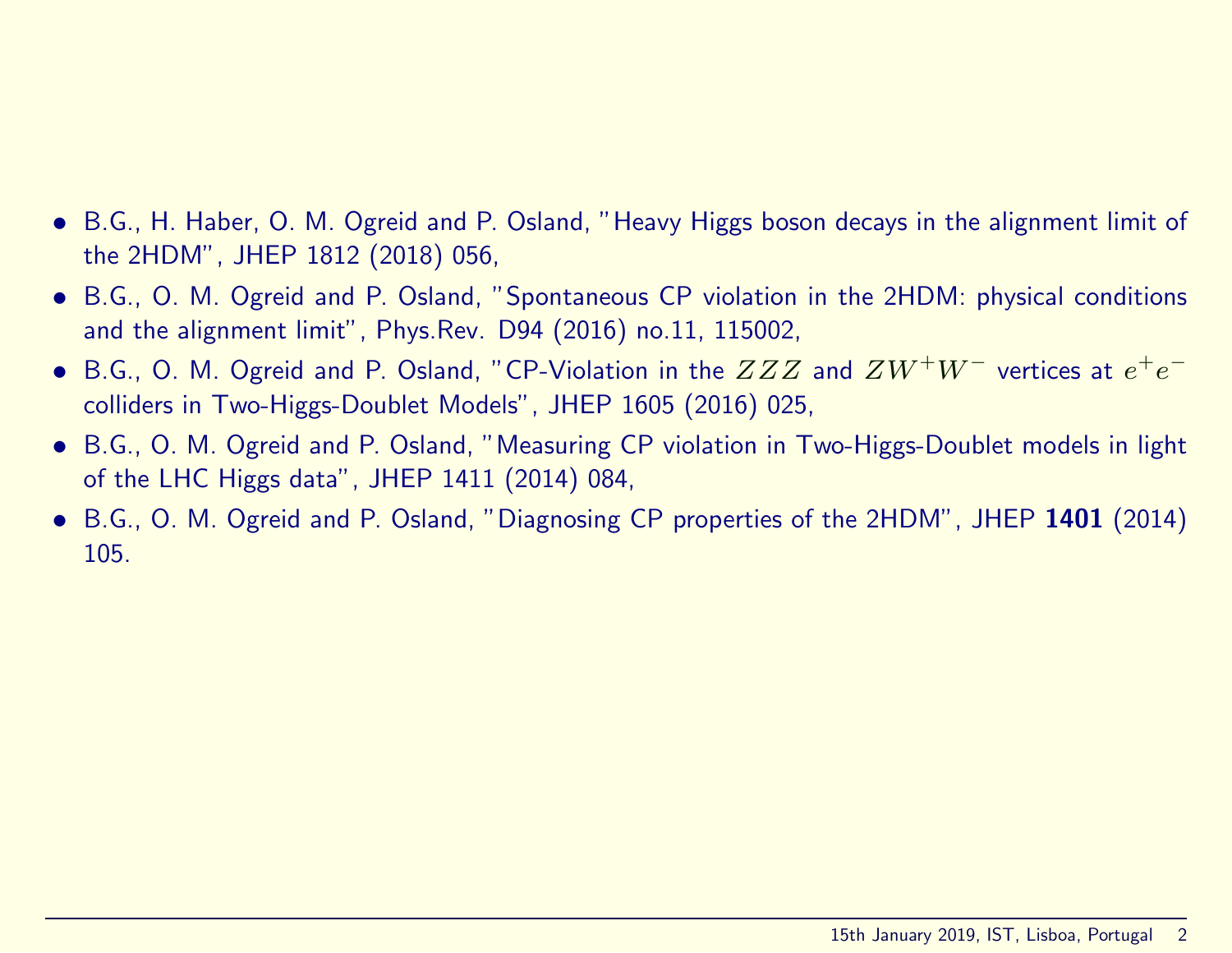#### Brief introduction into the 2HDM

Why 2HDM?

- Baryon asymmetry and the Sakharov conditions for baryogenesis
	- Baryon number non-conservation,
	- C- and CP-violation,
	- Thermal inequilibrium,

Extra sources of CP-violation are required!

• Possibility of large (tree-level generated) FCNC, e.g.  $t \to cH$  decays, interesting non-standard flavour physics

• 2HDM provides a framework for light new physics (light "heavy" Higgs bosons) that is easily tolerated by the Higgs boson discovery. see e.g. P.M. Ferreira, R. Santos, M. Sher, J. P. Silva, "Implications of the LHC two-photon signal for two-Higgs-doublet models", Phys.Rev. D85 (2012) 077703 J. Bernon, J. Gunion, H. Haber, Y. Jiang, S. Kraml, "Scrutinizing the alignment limit in two-Higgsdoublet models:  $m_h = 125$  GeV", Phys.Rev. D92 (2015) no.7, 075004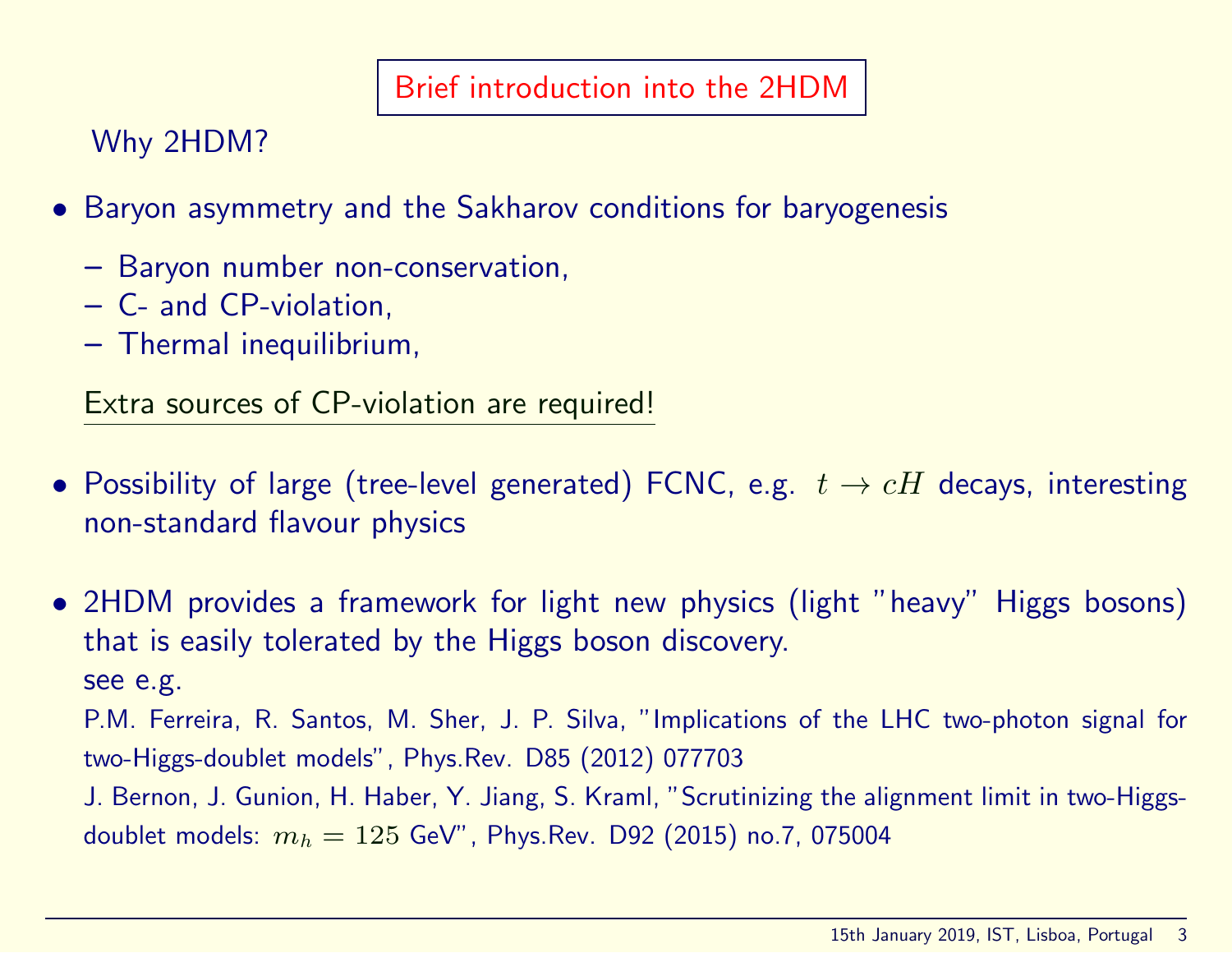The 2HDM potential:

$$
V(\phi_1, \phi_2) = -\frac{1}{2} \left\{ m_{11}^2 \phi_1^{\dagger} \phi_1 + m_{22}^2 \phi_2^{\dagger} \phi_2 + \left[ m_{12}^2 \phi_1^{\dagger} \phi_2 + \text{H.c.} \right] \right\} + \frac{1}{2} \lambda_1 (\phi_1^{\dagger} \phi_1)^2 + \frac{1}{2} \lambda_2 (\phi_2^{\dagger} \phi_2)^2 + \lambda_3 (\phi_1^{\dagger} \phi_1) (\phi_2^{\dagger} \phi_2) + \lambda_4 (\phi_1^{\dagger} \phi_2) (\phi_2^{\dagger} \phi_1) + \frac{1}{2} \left[ \lambda_5 (\phi_1^{\dagger} \phi_2)^2 + \text{H.c.} \right] + \left[ \lambda_6 (\phi_1^{\dagger} \phi_1) + \lambda_7 (\phi_2^{\dagger} \phi_2) \right] \left[ (\phi_1^{\dagger} \phi_2) + \text{H.c.} \right]
$$

Yukawa couplings:

$$
-\mathcal{L}_Y^{\text{quarks}} = \overline{Q_L^0} \left[ \tilde{\Phi}_1 \eta_1^{U,0} + \tilde{\Phi}_2 \eta_2^{U,0} \right] U_R^0 + \overline{Q_L^0} \left[ \Phi_1 \left( \eta_1^{D,0} \right)^{\dagger} + \Phi_2 \left( \eta_2^{D,0} \right)^{\dagger} \right] D_R^0 + \text{h.c.}
$$

with  $\tilde{\Phi}_j=i\sigma_2\Phi_j^*$  $\dot{\jmath}$ 

$$
M_U^0 = \langle \tilde{\Phi}_1 \rangle \eta_1^{U,0} + \langle \tilde{\Phi}_2 \rangle \eta_2^{U,0} \qquad M_D^0 = \langle \Phi_1 \rangle \eta_1^{D,0} + \langle \Phi_2 \rangle \eta_2^{D,0}
$$

The type II model:  $\mathbb{Z}_2$  softly broken (by  $m_{12}^2 \neq 0$ ):  $\Phi_1 \to -\Phi_1$  and  $d_R \to -d_R \Rightarrow$  $\lambda_6 = \lambda_7 = 0$ ,  $\eta_1^{U,0} = \eta_2^{D,0} = 0$ . Here the most general 2HDM will be considered.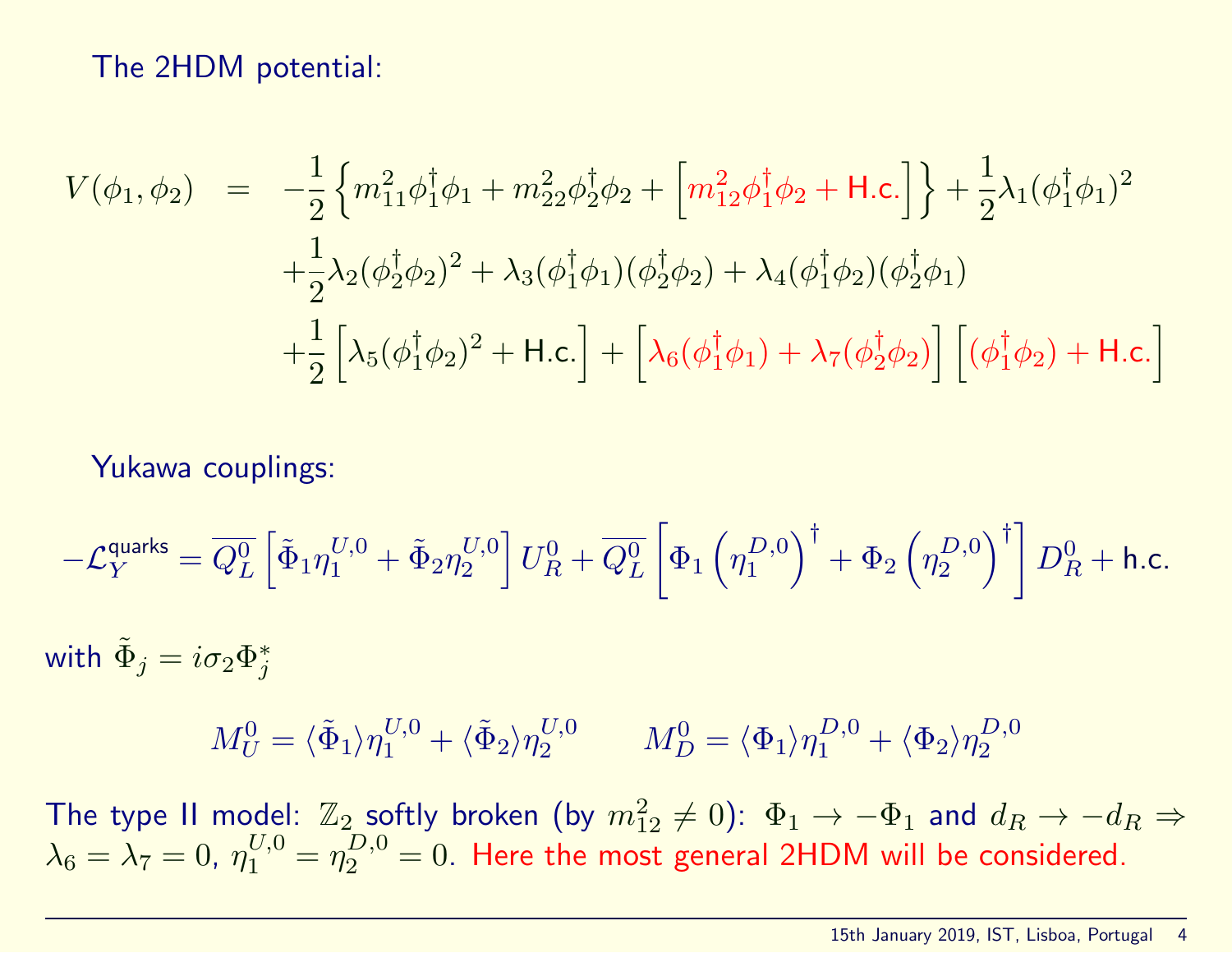In an arbitrary basis, the vevs may be complex, and the Higgs-doublets can be written as

$$
\Phi_j = e^{i\xi_j} \left( \begin{array}{c} \varphi_j^+ \\ (v_j + \eta_j + i\chi_j) / \sqrt{2} \end{array} \right), \quad j = 1, 2.
$$

Here  $v_j$  are real numbers, so that  $v_1^2+v_2^2=v^2$ . The fields  $\eta_j$  and  $\chi_j$  are real. The phase difference between the two vevs is defined as

$$
\xi \equiv \xi_2 - \xi_1.
$$

Next, let's define the Goldston bosons  $G_0$  and  $G^{\pm}$  by an orthogonal rotation

$$
\left(\begin{array}{c}G_0\\ \eta_3\end{array}\right)=\left(\begin{array}{cc}c_\beta & s_\beta\\ -s_\beta & c_\beta\end{array}\right)\left(\begin{array}{c}\chi_1\\ \chi_2\end{array}\right)\qquad \left(\begin{array}{c}G^\pm\\ H^\pm\end{array}\right)=\left(\begin{array}{cc}c_\beta & s_\beta\\ -s_\beta & c_\beta\end{array}\right)\left(\begin{array}{c}\varphi_1^\pm\\ \varphi_2^\pm\end{array}\right)
$$

where  $s_\beta \equiv \sin \beta$  and  $c_\beta \equiv \cos \beta$  for  $\tan \beta \equiv v_2/v_1$ . Then  $G_0$  and  $G^\pm$  become the massless Goldstone fields.  $H^{\pm}$  are the charged scalars.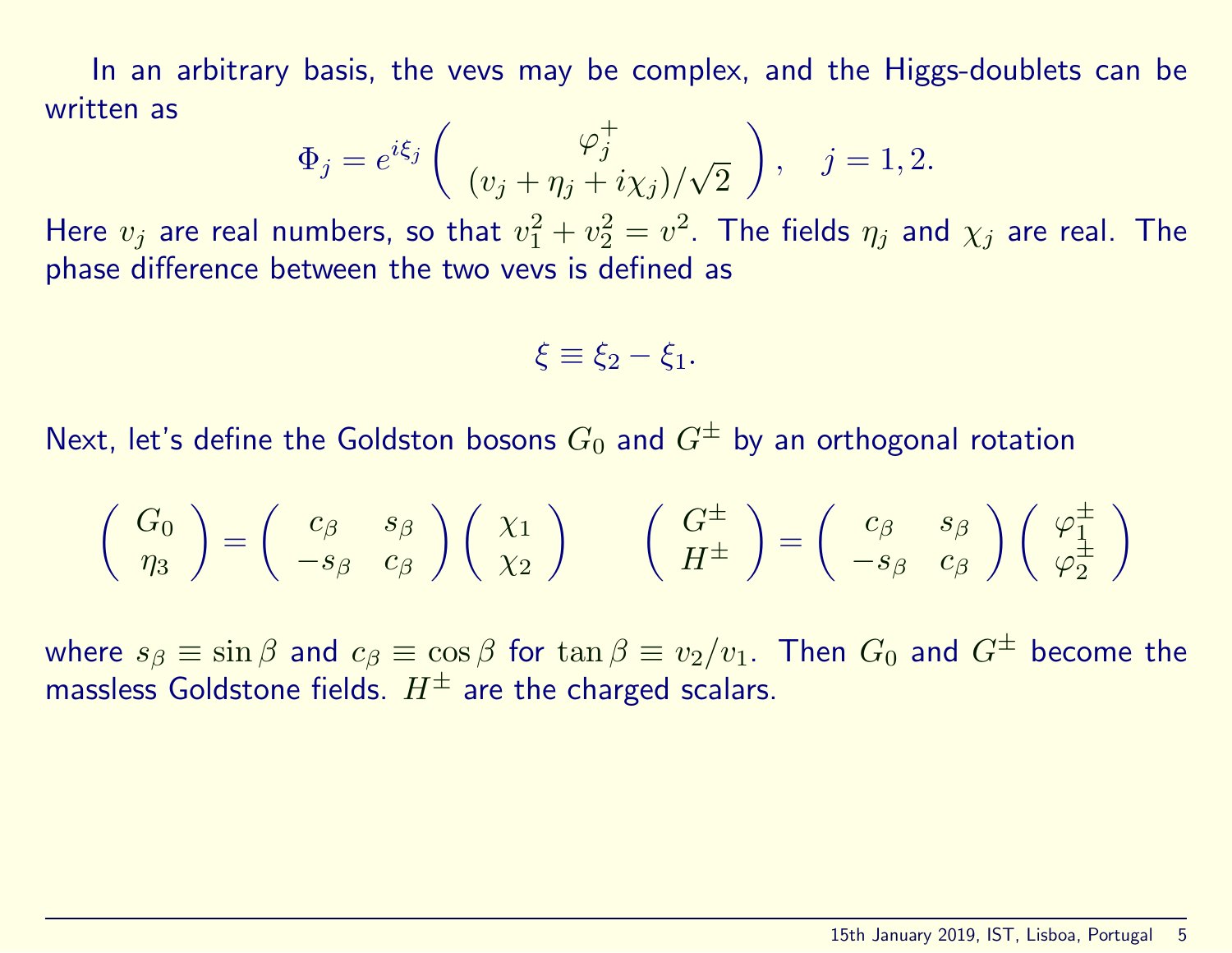The model contains three neutral scalar mass-eigenstates, which are linear compositions of the  $\eta_i$ ,

$$
\begin{pmatrix} H_1 \\ H_2 \\ H_3 \end{pmatrix} = R \begin{pmatrix} \eta_1 \\ \eta_2 \\ \eta_3 \end{pmatrix},
$$

with the  $3 \times 3$  orthogonal rotation matrix R satisfying

$$
R\mathcal{M}^2 R^{\mathcal{T}} = \mathcal{M}_{\text{diag}}^2 = \text{diag}(M_1^2, M_2^2, M_3^2),
$$

and with  $M_1 \leq M_2 \leq M_3$ . A convenient parametrization of the rotation matrix R is

$$
R = R_3 R_2 R_1 = \begin{pmatrix} 1 & 0 & 0 \ 0 & c_3 & s_3 \ 0 & -s_3 & c_3 \end{pmatrix} \begin{pmatrix} c_2 & 0 & s_2 \ 0 & 1 & 0 \ -s_2 & 0 & c_2 \end{pmatrix} \begin{pmatrix} c_1 & s_1 & 0 \ -s_1 & c_1 & 0 \ 0 & 0 & 1 \end{pmatrix}
$$

$$
= \begin{pmatrix} c_1 c_2 & s_1 c_2 & s_2 \ -(c_1 s_2 s_3 + s_1 c_3) & c_1 c_3 - s_1 s_2 s_3 & c_2 s_3 \ -c_1 s_2 c_3 + s_1 s_3 & -(c_1 s_3 + s_1 s_2 c_3) & c_2 c_3 \end{pmatrix}
$$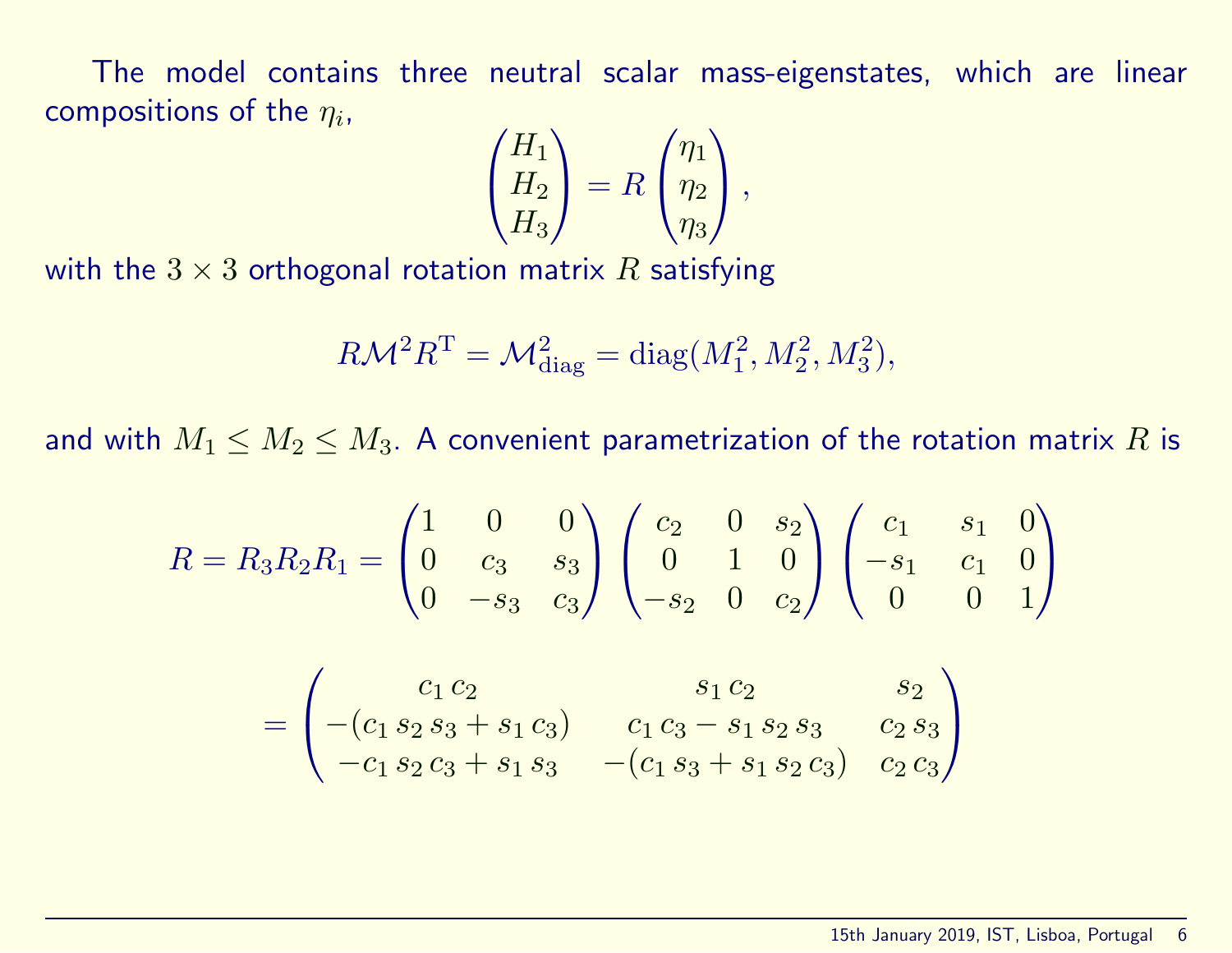Comments on parameters of the 2HDM Invariants under  $U(2)$  basis rotations:

$$
\left(\begin{array}{c}\Phi_1\\\Phi_2\end{array}\right)\to \left(\begin{array}{c}\bar{\Phi}_1\\\bar{\Phi}_2\end{array}\right)=e^{i\psi}\left(\begin{array}{cc} \cos\theta & e^{-i\xi}\sin\theta\\ -e^{i\chi}\sin\theta & e^{i(\chi-\xi)}\cos\theta\end{array}\right)\left(\begin{array}{c}\Phi_1\\\Phi_2\end{array}\right).
$$

- L. Lavoura and J. P. Silva, "Fundamental CP violating quantities in a  $SU(2) \times U(1)$  model with many Higgs doublets", Phys. Rev. D 50 (1994) 4619 [hep-ph/9404276].
- F. J. Botella and J. P. Silva, "Jarlskog-like invariants for theories with scalars and fermions", Phys. Rev. D 51 (1995) 3870 [hep-ph/9411288].
- G. C. Branco, M. N. Rebelo and J. I. Silva-Marcos, "CP-odd invariants in models with several Higgs doublets", Phys. Lett. B 614, 187 (2005) [hep-ph/0502118].
- J. F. Gunion and H. E. Haber, "Conditions for CP-violation in the general two-Higgs-doublet model", Phys. Rev. D 72 (2005) 095002 [hep-ph/0506227].
- S. Davidson and H. E. Haber, "Basis-independent methods for the two-Higgs-doublet model", Phys. Rev. D 72 (2005) 035004 [Erratum-ibid. D 72 (2005) 099902] [hep-ph/0504050].
- C. C. Nishi, "CP violation conditions in N-Higgs-doublet potentials", Phys. Rev. D 74 (2006) 036003 [Erratum-ibid. D 76 (2007) 119901] [hep-ph/0605153].
- I. P. Ivanov, "Minkowski space structure of the Higgs potential in 2HDM", Phys. Rev. D 75 (2007) 035001 [Erratum-ibid. D 76 (2007) 039902] [hep-ph/0609018].
- M. Maniatis, A. von Manteuffel and O. Nachtmann, "CP violation in the general two-Higgs-doublet model: A Geometric view", Eur. Phys. J. C 57 (2008) 719 [arXiv:0707.3344 [hep-ph]].
- G. C. Branco, L. Lavoura and J. P. Silva, "CP Violation", Int. Ser. Monogr. Phys. 103, 1 (1999).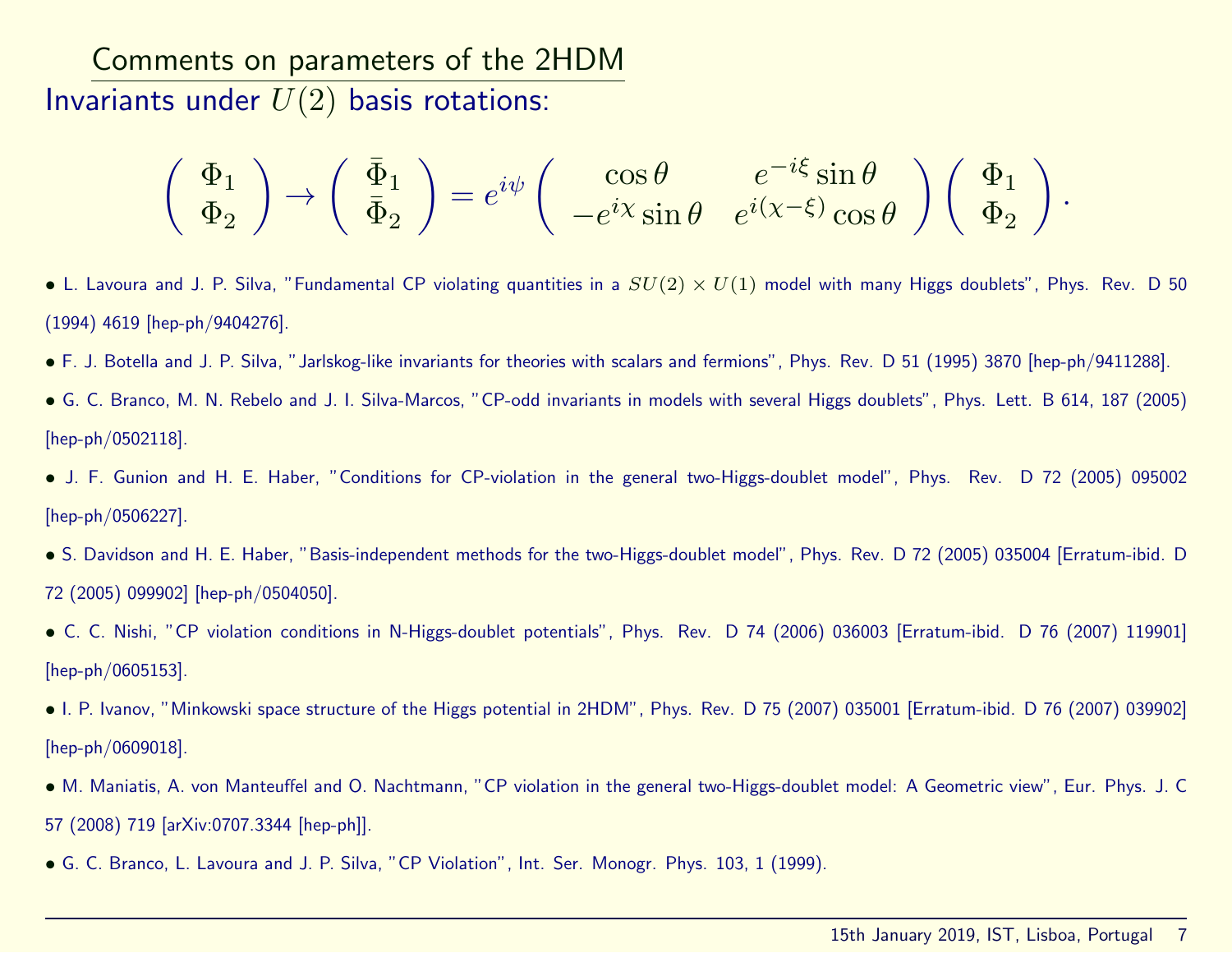The potential contains 14 real parameters, our input parameters are

$$
\mathcal{P}_{67} \equiv \{M_{H^{\pm}}^2, \mu^2, M_1^2, M_2^2, M_3^2, \text{Im}\lambda_5, \text{Re}\lambda_6, \text{Re}\lambda_7, v_1, v_2, \xi, \alpha_1, \alpha_2, \alpha_3\},\
$$

where  $\mu^2$  is defined as  $\mathrm{Re}\, m_{12}^2 \equiv \frac{2v_1v_2}{v^2}$  $\frac{v_1v_2}{v^2}\mu^2$  and the extrema conditions are:

$$
m_{11}^2 = v_1^2 \lambda_1 + v_2^2 (\lambda_3 + \lambda_4) + \frac{v_2^2}{c_{\xi}} (\text{Re } \lambda_5 c_{\xi} - \text{Im } \lambda_5 s_{\xi})
$$
  
\n
$$
+ \frac{v_1 v_2}{c_{\xi}} [\text{Re } \lambda_6 (2 + c_{2\xi}) - \text{Im } \lambda_6 s_{2\xi}] + \frac{v_2}{v_1 c_{\xi}} (v_2^2 \text{Re } \lambda_7 - \text{Re } m_{12}^2),
$$
  
\n
$$
m_{22}^2 = v_2^2 \lambda_2 + v_1^2 (\lambda_3 + \lambda_4) + \frac{v_1^2}{c_{\xi}} (\text{Re } \lambda_5 c_{\xi} - \text{Im } \lambda_5 s_{\xi})
$$
  
\n
$$
+ \frac{v_1 v_2}{c_{\xi}} [\text{Re } \lambda_7 (2 + c_{2\xi}) - \text{Im } \lambda_7 s_{2\xi}] + \frac{v_1}{v_2 c_{\xi}} (v_1^2 \text{Re } \lambda_6 - \text{Re } m_{12}^2),
$$
  
\n
$$
\text{Im } m_{12}^2 = \frac{v_1 v_2}{c_{\xi}} (\text{Re } \lambda_5 s_{2\xi} + \text{Im } \lambda_5 c_{2\xi}) + \frac{v_1^2}{c_{\xi}} (\text{Re } \lambda_6 s_{\xi} + \text{Im } \lambda_6 c_{\xi})
$$
  
\n
$$
+ \frac{v_2^2}{c_{\xi}} (\text{Re } \lambda_7 s_{\xi} + \text{Im } \lambda_7 c_{\xi}) - \text{Re } m_{12}^2 t_{\xi},
$$

with  $c_x = \cos x$ ,  $s_x = \sin x$ , and  $t_x = \tan x$ .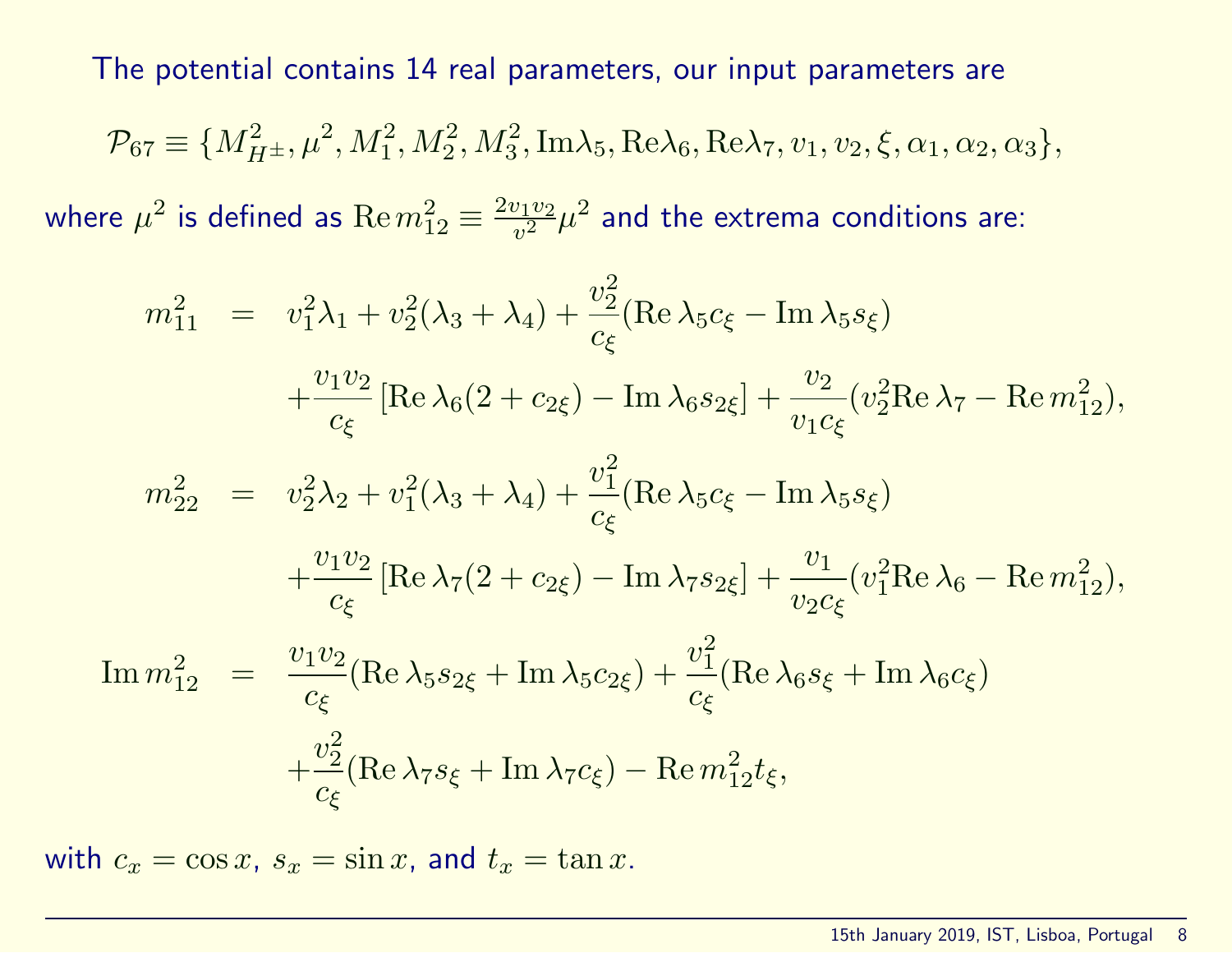In spite of the presence of 14 parameters present in

$$
\mathcal{P}_{67} \equiv \{M_{H^{\pm}}^2, \mu^2, M_1^2, M_2^2, M_3^2, \text{Im}\lambda_5, \text{Re}\lambda_6, \text{Re}\lambda_7, v_1, v_2, \xi, \alpha_1, \alpha_2, \alpha_3\},\
$$

observables depend on 11 weak-basis invariant parameters only, possible choice is

$$
\mathcal{P} \equiv \{M_{H^{\pm}}^2, M_1^2, M_2^2, M_3^2, e_1, e_2, e_3, q_1, q_2, q_3, q\},\
$$

where

$$
e_i \equiv v_1 R_{i1} + v_2 R_{i2} \quad \propto \quad H_i V_\mu V^\mu,
$$
  
\n
$$
q_i \quad \propto \quad H_i H^+ H^-,
$$
  
\n
$$
q \quad \propto \quad H^+ H^+ H^- H^-
$$

Complex couplings (both scalar and gauge) contain the quantities

$$
f_i \equiv v_1 R_{i2} - v_2 R_{i1} - i v R_{i3},
$$

which are pseudo-invariants under basis transformation:  $f_i\rightarrow e^{i\alpha}f_i$ , which are not measurable, however  $f_i$  will always appear paired with  $f_i^*$  $j^*$ , and satisfy

$$
f_i f_j^* = v^2 \delta_{ij} - e_i e_j + i v \epsilon_{ijk} e_k.
$$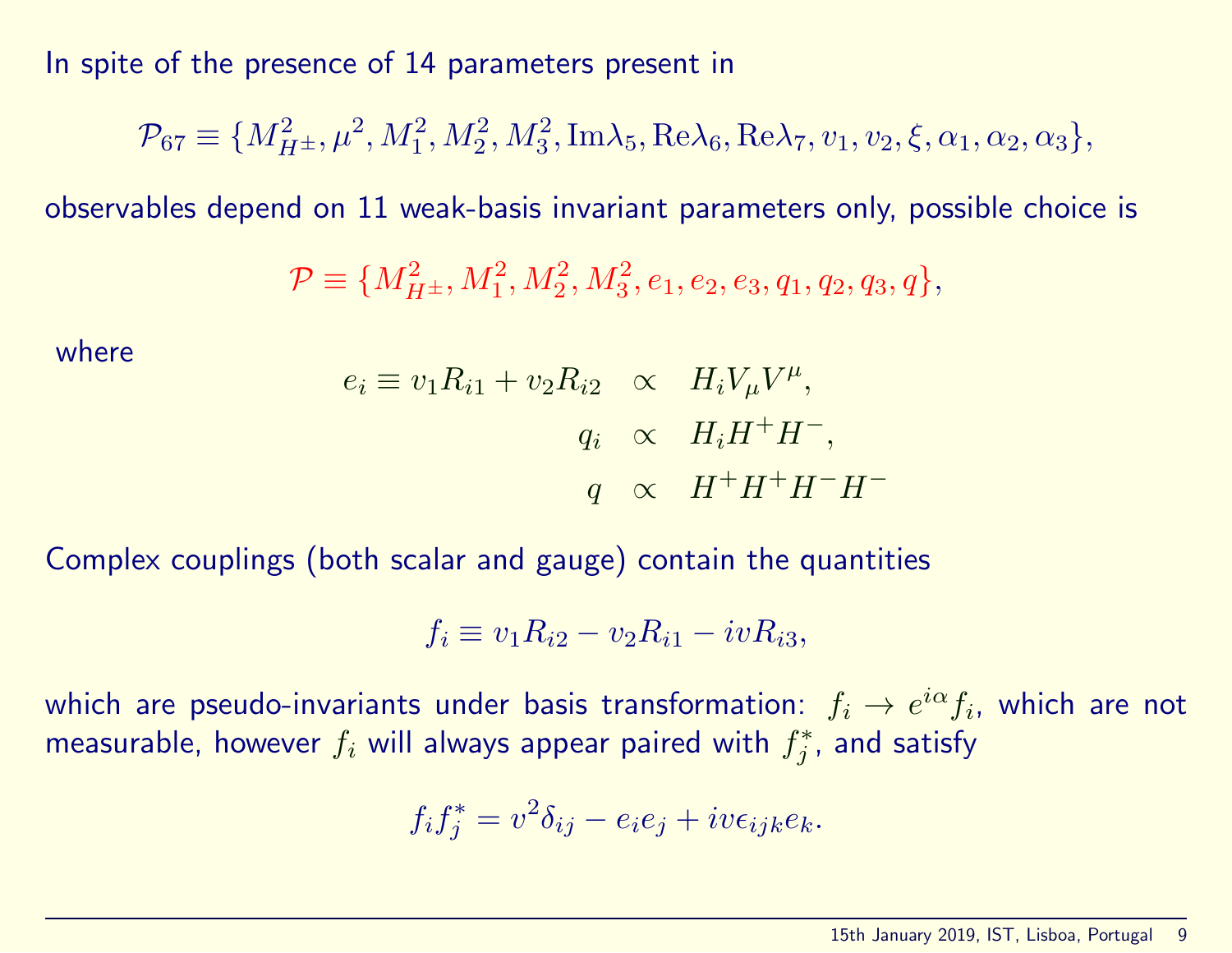Gauge couplings:

$$
H_i Z_{\mu} Z_{\nu} : \quad \frac{ig^2}{2 \cos^2 \theta_W} e_i \, g_{\mu\nu}, \qquad H_i W_{\mu}^+ W_{\nu}^- : \quad \frac{ig^2}{2} e_i \, g_{\mu\nu}
$$

where

$$
e_i \equiv v_1 R_{i1} + v_2 R_{i2}
$$

In terms of the mixing angles

$$
e_1 = v \cos \alpha_2 \cos(\beta - \alpha_1)
$$
  
\n
$$
e_2 = v[\cos \alpha_3 \sin(\beta - \alpha_1) - \sin \alpha_2 \sin \alpha_3 \cos(\beta - \alpha_1)]
$$
  
\n
$$
e_3 = -v[\sin \alpha_3 \sin(\beta - \alpha_1) + \sin \alpha_2 \cos \alpha_3 \cos(\beta - \alpha_1)]
$$

Note that

$$
e_1^2 + e_2^2 + e_3^2 = v^2
$$

$$
(Z^{\mu}H_iH_j): \quad \frac{g}{2v\cos\theta_{\mathsf{W}}}\epsilon_{ijk}e_k(p_i-p_j)^{\mu},
$$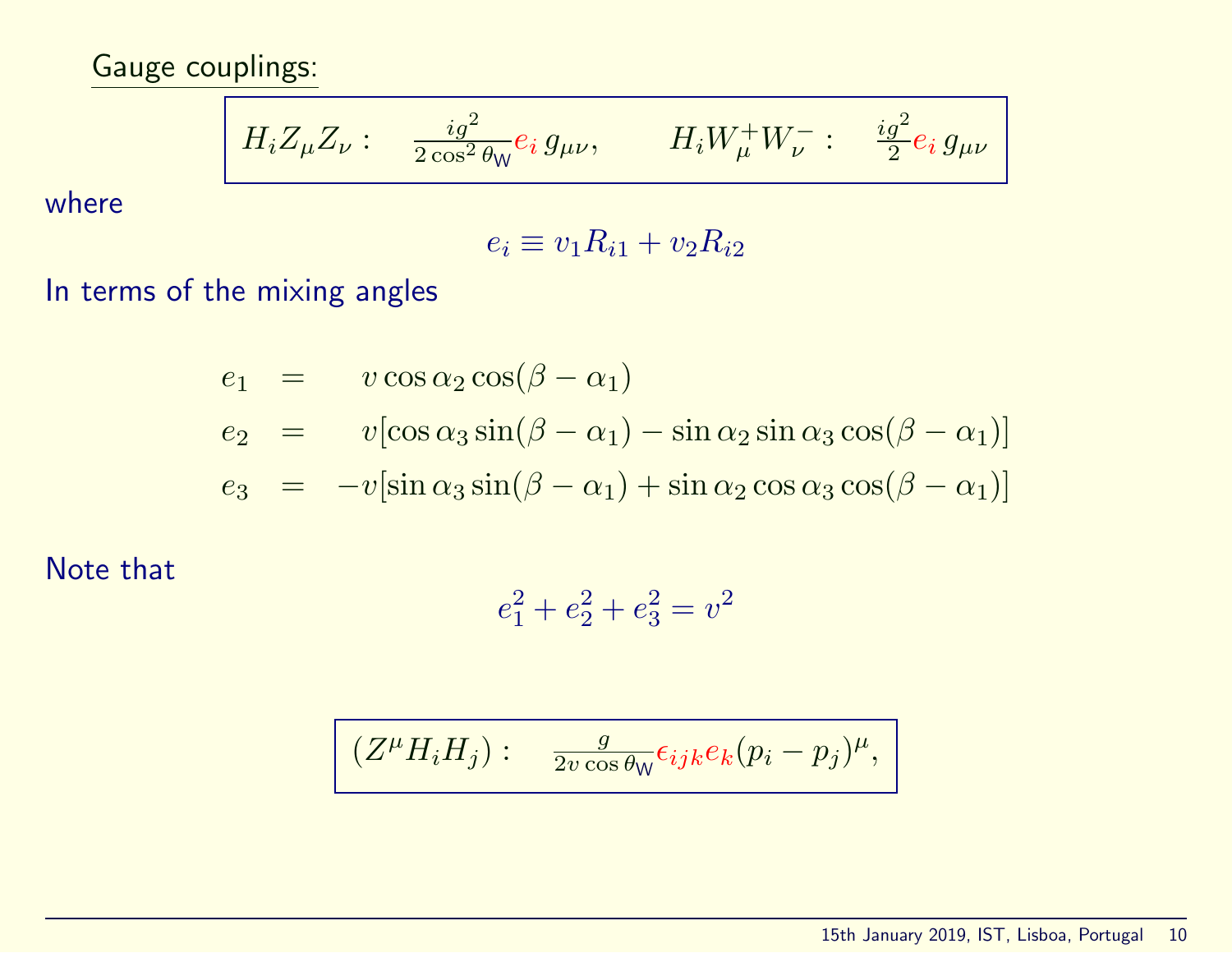Scalar couplings:

$$
H_i H^- H^+ : -i q_i
$$

where

$$
q_{i} = \frac{2e_{i}}{v^{2}}M_{H^{\pm}}^{2} - \frac{R_{i2}v_{1} + R_{i1}v_{2} - R_{i3}vt_{\xi}}{v_{1}v_{2}c_{\xi}}\mu^{2} + \frac{g_{i} - R_{i3}v^{3}t_{\xi}}{v^{2}v_{1}v_{2}}M_{i}^{2} + \frac{R_{i3}v^{3}}{2v_{1}v_{2}c_{\xi}^{2}}Im \lambda_{5}
$$

$$
-\frac{v^{2}(R_{i3}vt_{\xi} - R_{i2}v_{1} + R_{i1}v_{2})}{2v_{2}^{2}c_{\xi}}Re \lambda_{6} - \frac{v^{2}(R_{i3}vt_{\xi} + R_{i2}v_{1} - R_{i1}v_{2})}{2v_{1}^{2}c_{\xi}}Re \lambda_{7}
$$

and 
$$
g_i \equiv v_1^3 R_{i2} + v_2^3 R_{i1}
$$
.  

$$
H^+ H^+ H^- H^-: -4iq
$$

where

$$
q=-\frac{1}{2v^2v_1^2v_2^2}\left(v_1^2-v_2^2\right)^2\mu^2+\sum_{k=1}^3\frac{g_k^2}{2v^4v_1^2v_2^2}M_k^2+\frac{v^2\left(v_1^2-3v_2^2\right)}{4v_1v_2^3}\mathrm{Re\,}\lambda_6+\frac{v^2\left(v_2^2-3v_1^2\right)}{4v_2v_1^3}\mathrm{Re\,}\lambda_7
$$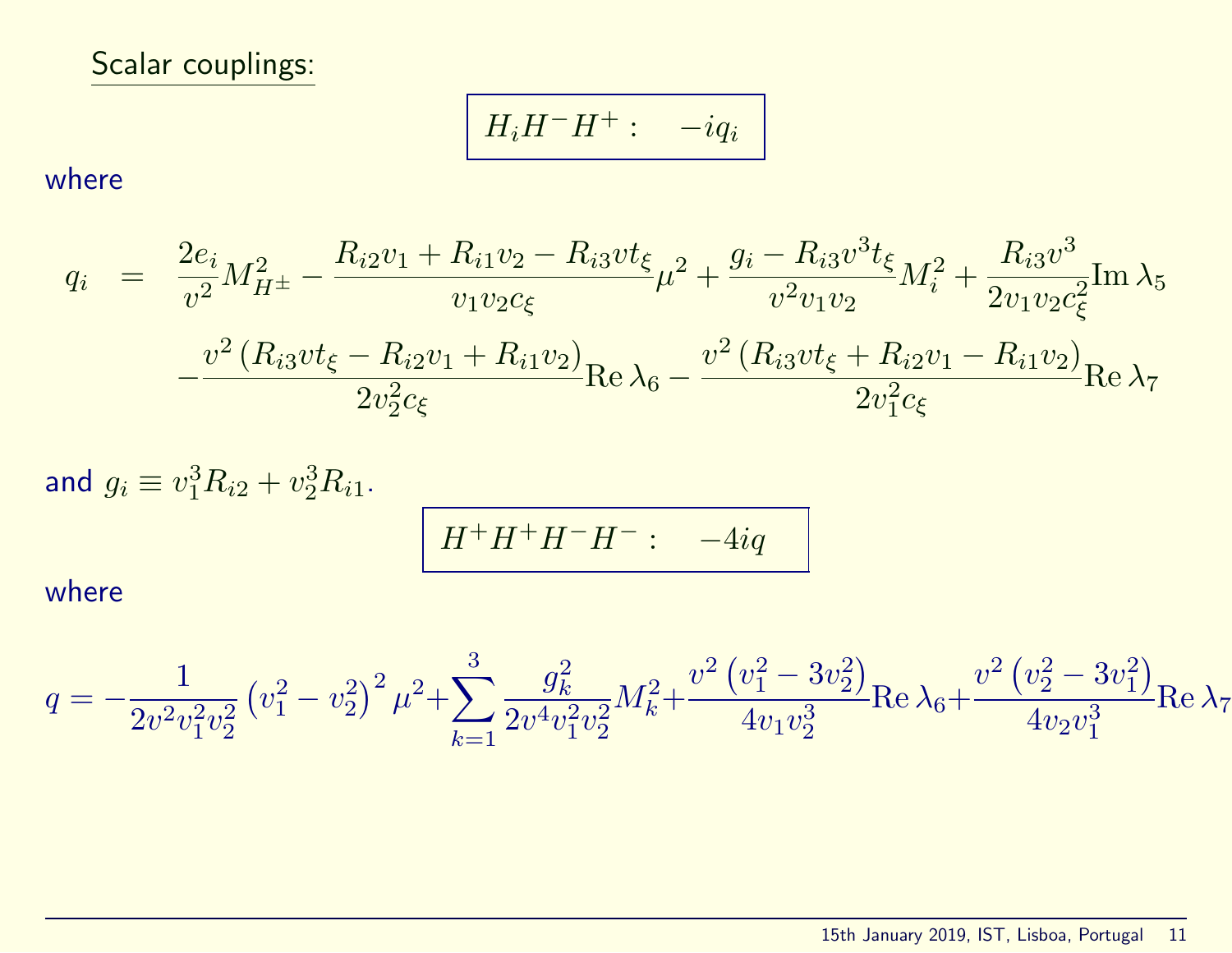# Yukawa couplings:

$$
-\mathcal{L}_Y^{\text{quarks}} = \overline{Q_L^0} \left[ \tilde{\Phi}_1 \eta_1^{U,0} + \tilde{\Phi}_2 \eta_2^{U,0} \right] U_R^0 + \overline{Q_L^0} \left[ \Phi_1 \left( \eta_1^{D,0} \right)^{\dagger} + \Phi_2 \left( \eta_2^{D,0} \right)^{\dagger} \right] D_R^0 + \text{h.c.}
$$
  
with  $\tilde{\Phi}_j = i \sigma_2 \Phi_j^*$ 

$$
M_U^0 = \langle \tilde{\Phi}_1 \rangle \eta_1^{U,0} + \langle \tilde{\Phi}_2 \rangle \eta_2^{U,0} \qquad M_D^0 = \langle \Phi_1 \rangle \eta_1^{D,0} + \langle \Phi_2 \rangle \eta_2^{D,0}
$$

FCNC

$$
\Phi_j=\left(\begin{array}{c}\Phi_j^+ \\ \Phi_j^0 \end{array}\right)
$$

$$
\begin{array}{rcl} -\mathcal{L}_Y^{\text{quarks}} & = & \overline{U}_L \left(\Phi_i^0\right)^* \eta_i^U U_R + \overline{D}_L \Phi_i^0 \left(\eta_i^D\right)^\dagger D_R \\ & & - \overline{D}_L K^\dagger \Phi_i^- \eta_i^U U_R + \overline{U}_L K \Phi_i^+ \left(\eta_i^D\right)^\dagger D_R + \text{h.c.}, \end{array}
$$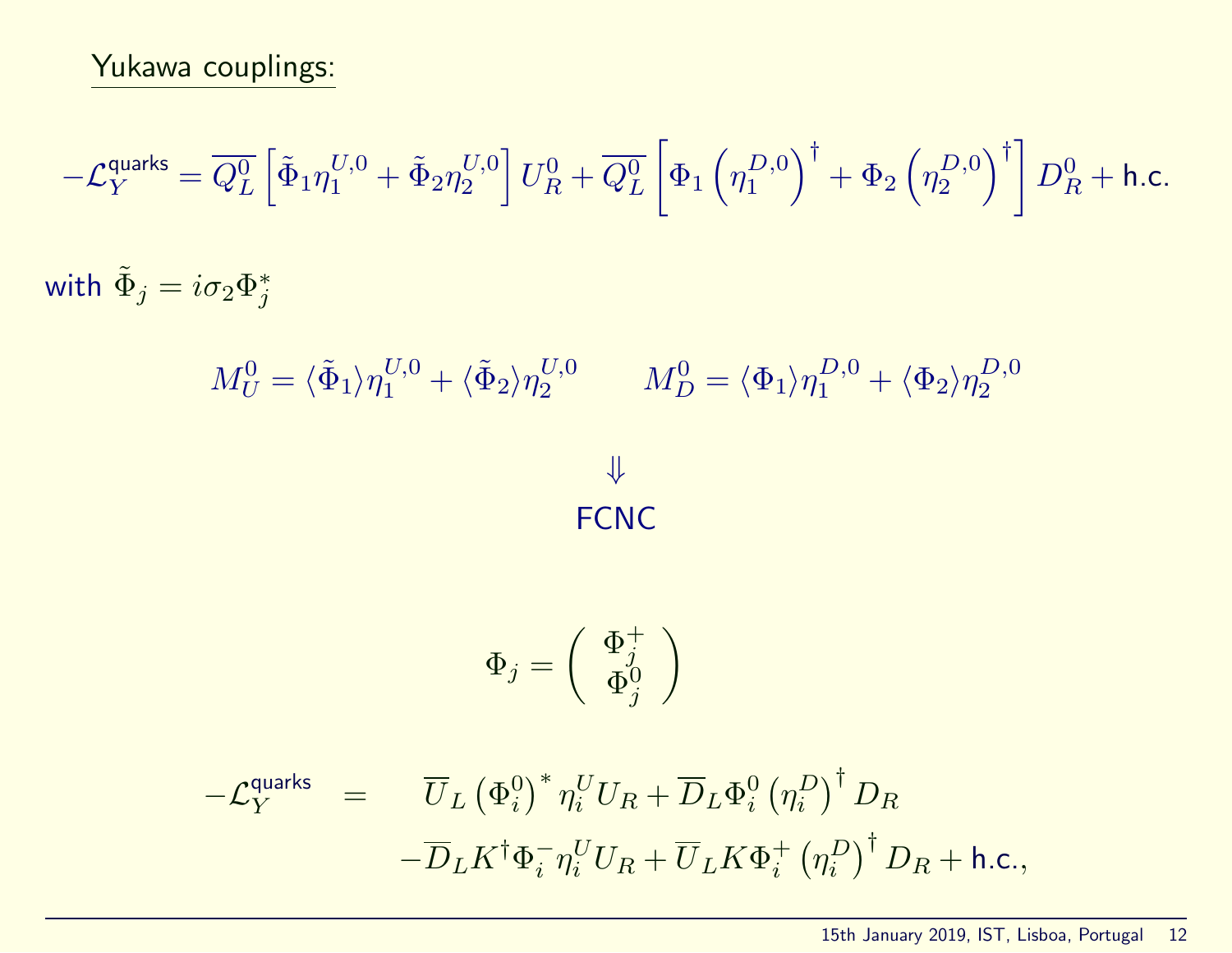where K is the CKM matrix. Next, we decompose these  $\eta_i$ -matrices into a part  $\kappa$ proportional to the masses, and an orthogonal part

$$
\eta_i^Q = \kappa^Q \hat{v}_i + \rho^Q \hat{w}_i
$$

with  $Q = U, D$ . Here

$$
\hat{v}_j = \frac{v_j}{v} e^{i\xi_j}
$$
  

$$
\hat{w}_1 = -\frac{v_2}{v} e^{-i\xi_2}
$$
  

$$
\hat{w}_2 = \frac{v_1}{v} e^{-i\xi_1}
$$

$$
\begin{array}{rcl} \kappa^D & = & \displaystyle \frac{\sqrt{2}}{v} \text{diag}(m_d,m_s,m_b) \\[1ex] \kappa^U & = & \displaystyle \frac{\sqrt{2}}{v} \text{diag}(m_u,m_c,m_t) \end{array}
$$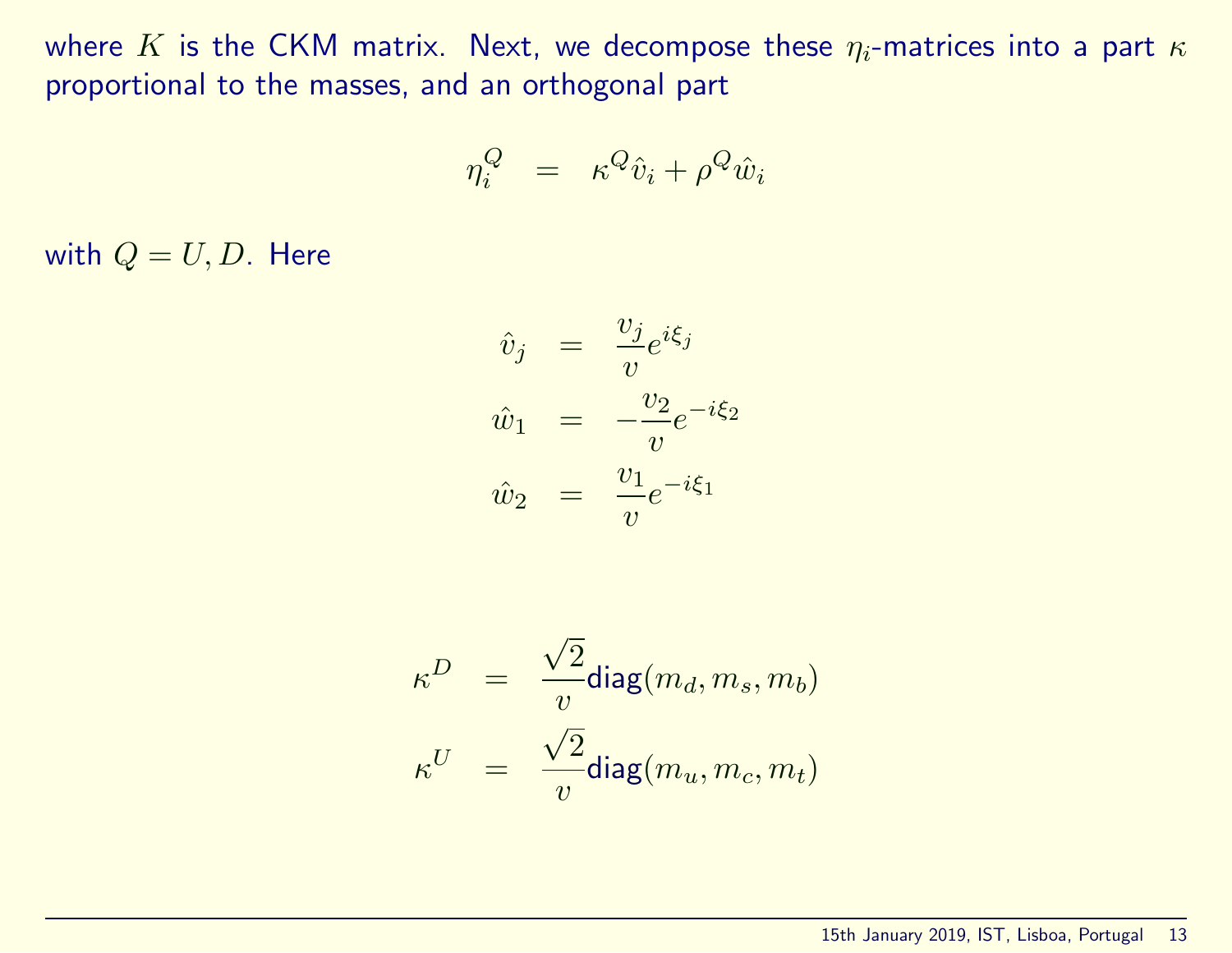CP conservation: CP is conserved if and only if:

Im 
$$
J_1
$$
 =  $\frac{1}{v^5} \sum_{i,j,k} \epsilon_{ijk} M_i^2 e_i e_j q_k = 0$   
\nIm  $J_2$  =  $\frac{e_1 e_2 e_3}{v^9} \sum_{i,j,k} \epsilon_{ijk} M_i^4 M_k^2 = 0$   
\nIm  $J_{30}$  =  $\frac{1}{v^5} \sum_{i,j,k} \epsilon_{ijk} M_i^2 q_i e_j q_k = 0$ .

where  $J_i$  are the weak basis invariants found by Lavoura, Silva and Botella (1994, 1995) and discussed by Branco, Rebelo and Silva-Marcos (2005), Davidson, Gunion and Haber (2005), Ivanov (2006, 2007), Nishi (2006) and M. Maniatis, A. von Manteuffel and O. Nachtmann (2008).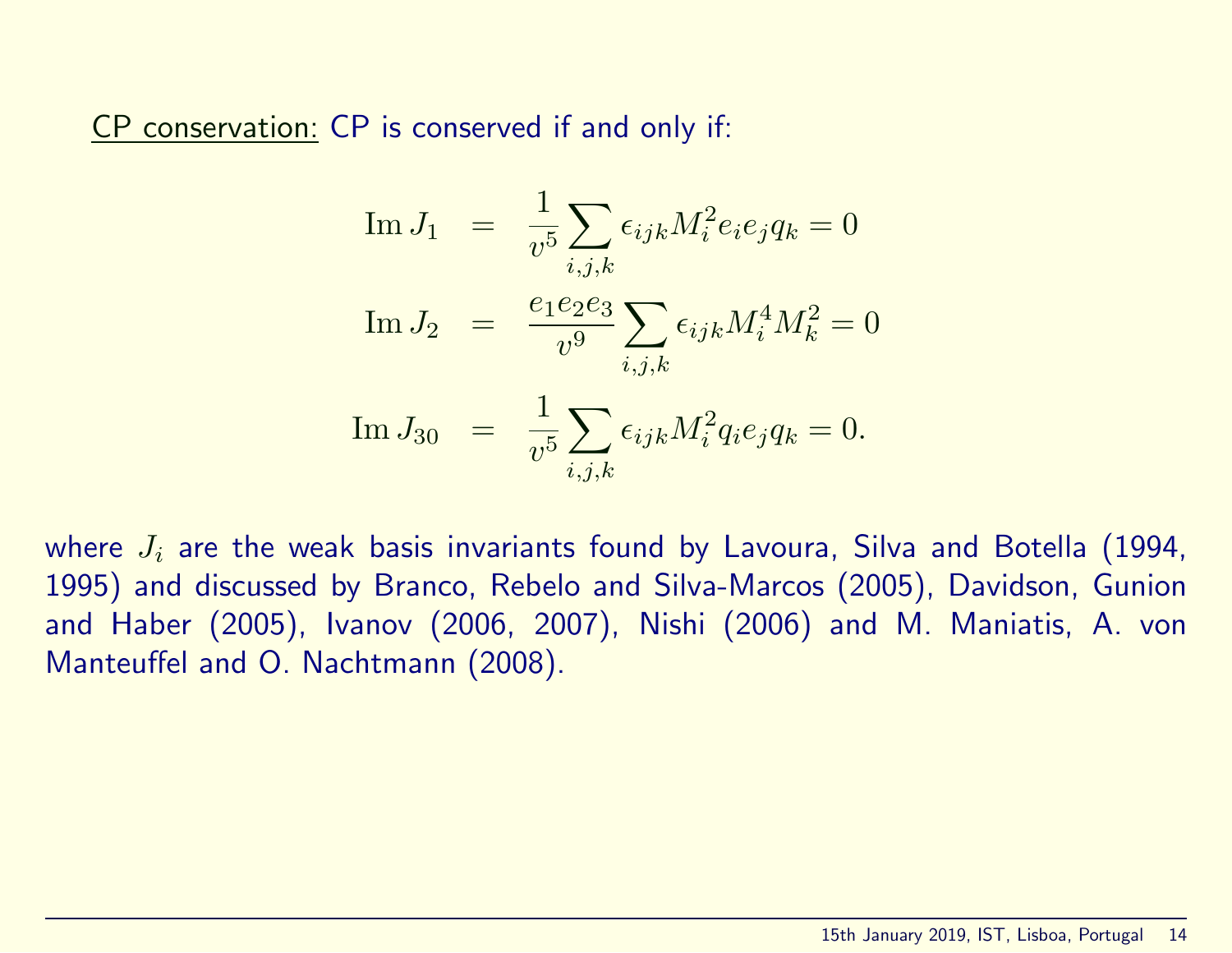CP conservation: The conditions for CP conservation could be rewritten as:

$$
\text{Im } J_1 = \frac{1}{v^5} \left[ M_1^2 e_1 (e_2 q_3 - e_3 q_2) + M_2^2 e_2 (e_3 q_1 - e_1 q_3) + M_3^2 e_3 (e_1 q_2 - e_2 q_1) \right] = 0
$$
\n
$$
\text{Im } J_2 = \frac{e_1 e_2 e_3}{v^9} (M_2^2 - M_1^2)(M_3^2 - M_2^2)(M_1^2 - M_3^2) = 0
$$
\n
$$
\text{Im } J_{30} = \frac{1}{v^5} \left[ M_1^2 q_1 (e_2 q_3 - e_3 q_2) + M_2^2 q_2 (e_3 q_1 - e_1 q_3) + M_3^2 q_3 (e_1 q_2 - e_2 q_1) \right] = 0
$$

$$
\text{Im } J_1 = \frac{1}{v^5} \begin{vmatrix} q_1 & q_2 & q_3 \\ e_1 & e_2 & e_3 \\ e_1 M_1^2 & e_2 M_2^2 & e_3 M_3^2 \end{vmatrix}, \qquad \text{Im } J_2 = \frac{2}{v^9} \begin{vmatrix} e_1 & e_2 & e_3 \\ e_1 M_1^2 & e_2 M_2^2 & e_3 M_3^2 \\ e_1 M_1^4 & e_2 M_2^4 & e_3 M_3^4 \end{vmatrix}
$$

Im 
$$
J_{30} = \frac{1}{v^5} \begin{vmatrix} e_1 & e_2 & e_3 \ q_1 & q_2 & q_3 \ q_1 M_1^2 & q_2 M_2^2 & q_3 M_3^2 \end{vmatrix}
$$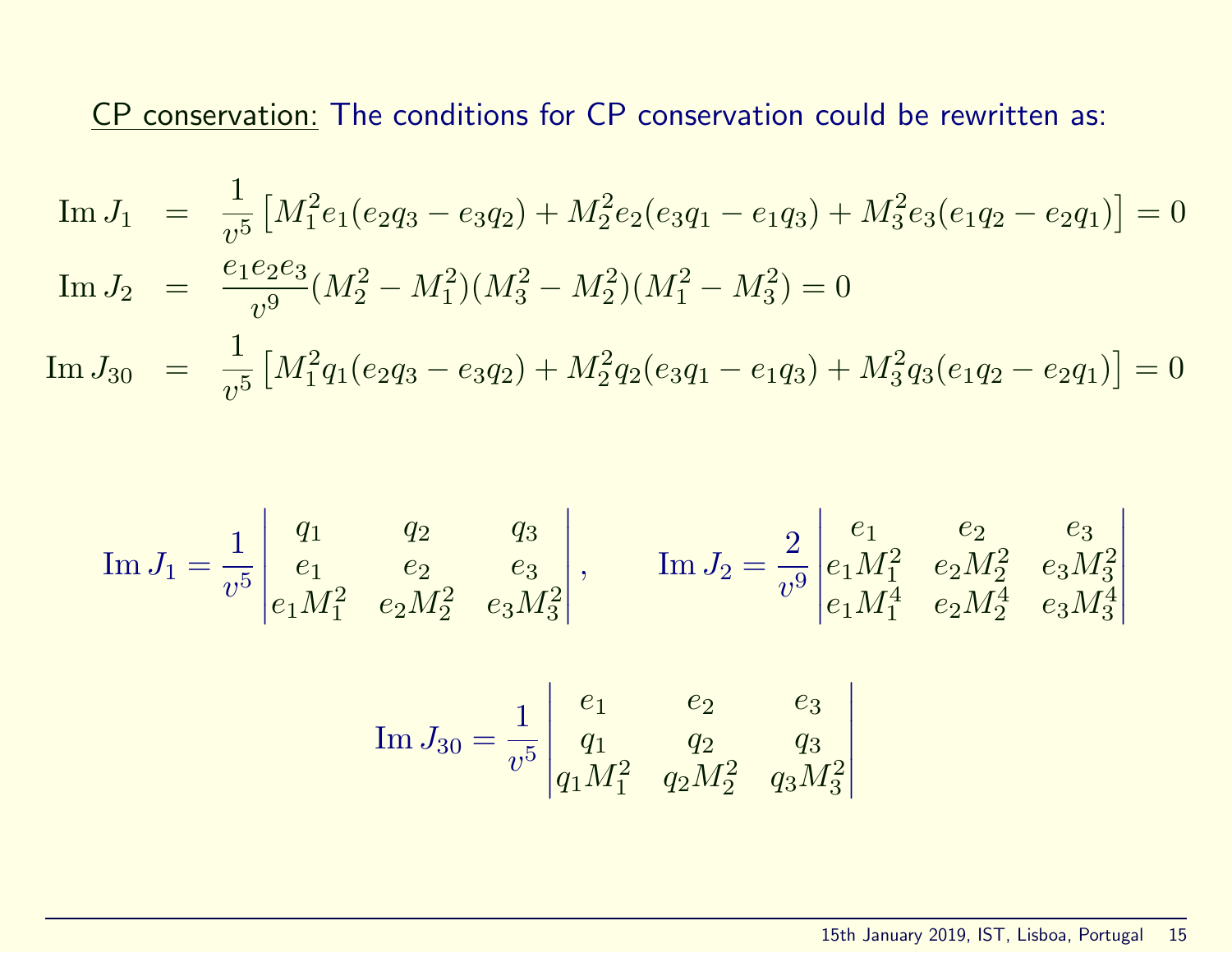The  $H_1VV$  coupling as in the SM - the alignment limit

The LHC Higgs data imply that  $HZZ$  and  $HW^+W^-$  couplings are close to the SM prediction.

$$
H_i Z_\mu Z_\nu: \quad \frac{ig^2}{2\cos^2\theta_W} e_i g_{\mu\nu}, \qquad H_i W_\mu^+ W_\nu^-: \quad \frac{ig^2}{2} e_i g_{\mu\nu}
$$

We define (within 2HDM) the alignment limit (AL) as  $e_1 = v$ 

Then

$$
e_1^2 + e_2^2 + e_3^2 = v^2 \qquad \Rightarrow \qquad e_2 = e_3 = 0
$$

Note that no assumption has been made concerning the mass scale of beyond the SM bosons:  $M_2$ ,  $M_3$  and  $M_{H^{\pm}}$ .

M. Carena, I. Low, N. R. Shah, C. E. M. Wagner, "Impersonating the Standard Model Higgs Boson: Alignment without Decoupling", JHEP 1404 (2014) 015,

P. S. B. Dev, A. Pilaftsis, "Maximally Symmetric Two Higgs Doublet Model with Natural Standard Model Alignment", JHEP 1412 (2014) 024, Erratum: JHEP 1511 (2015) 147,

A. Pilaftsis, "Symmetries for standard model alignment in multi-Higgs doublet models", Phys.Rev. D93 (2016) no.7, 075012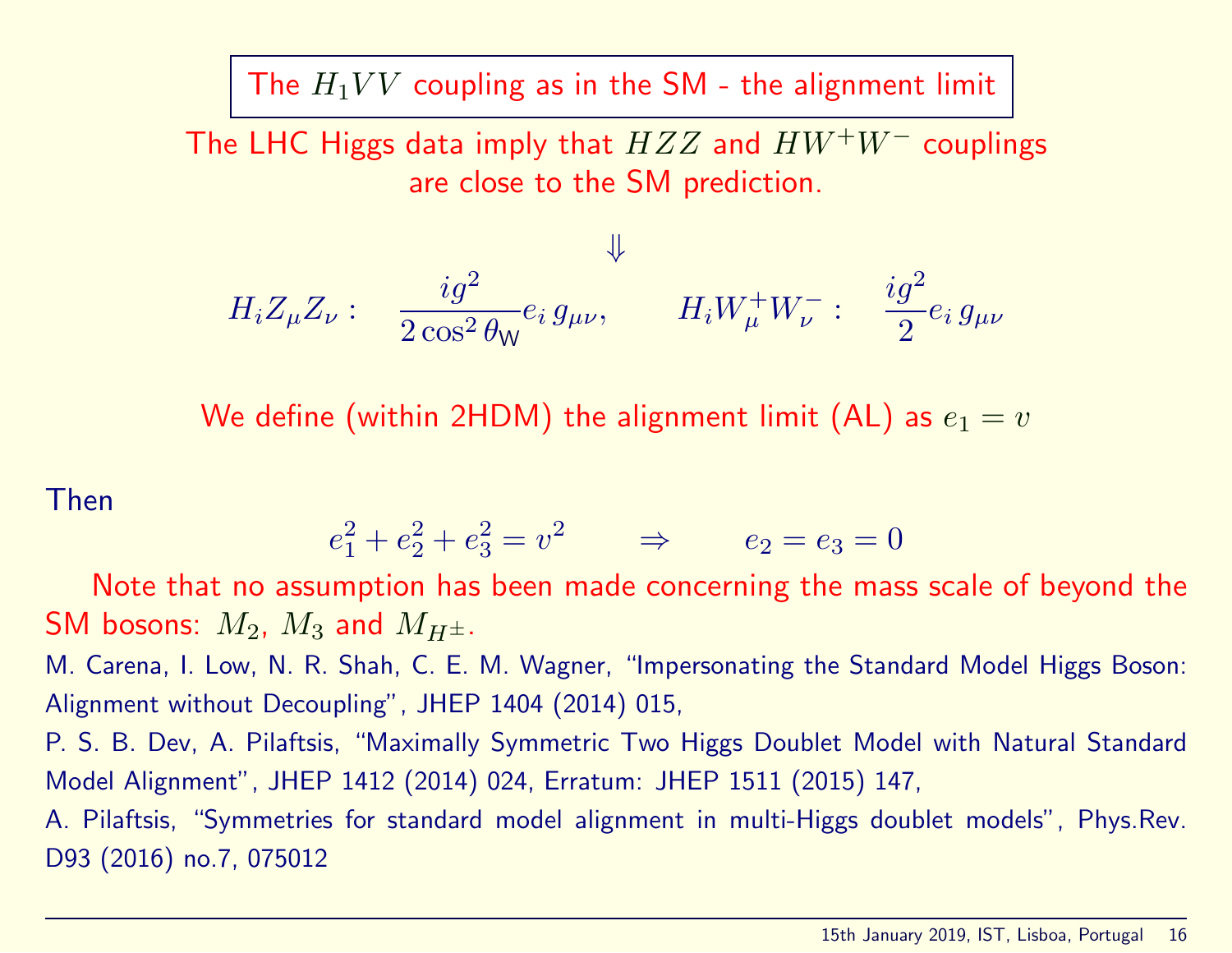Alignment conditions in terms of the potential parameters

$$
v_2^2 \text{Im} \left( e^{i\xi} \lambda_7 \right) + v_2 v_1 \text{Im} \left( e^{2i\xi} \lambda_5 \right) + v_1^2 \text{Im} \left( e^{i\xi} \lambda_6 \right) = 0,
$$
  

$$
v_2^4 \text{Re} \left( e^{i\xi} \lambda_7 \right) + v_2^3 v_1 (-\lambda_2 + \lambda_{345}) + 3v_2^2 v_1^2 \text{Re} \left[ e^{i\xi} (\lambda_6 - \lambda_7) \right] +
$$
  

$$
+ v_2 v_1^3 (\lambda_1 - \lambda_{345}) - v_1^4 \text{Re} \left( e^{i\xi} \lambda_6 \right) = 0
$$

where  $\lambda_{345} \equiv \lambda_3 + \lambda_4 + \text{Re}(e^{2i\xi}\lambda_5)$ .

In the CP-conserving limit, with  $\xi = 0$ ,  $\text{Im }\lambda_5 = \text{Im }\lambda_6 = \text{Im }\lambda_7 = 0$ , we reproduce the single alignment condition found by Dev and Pilaftsis, JHEP 1412 (2014) 024,

If one wishes to satisfy the alignment conditions for any value of  $v_1$ ,  $v_2$  and  $\xi$ , the following constraints must be fulfilled:

$$
\lambda_1 = \lambda_2 = \lambda_3 + \lambda_4, \ \lambda_5 = \lambda_6 = \lambda_7 = 0
$$

• The above condition is inconsistent with CPV

• In a different context a potential that satisfies the above condition was considered in "Do precision electroweak constraints guarantee  $e^+e^-$  collider discovery of at least one Higgs boson of a two Higgs doublet model?" P. Chankowski, T. Farris, B.G, J. Gunion, J. Kalinowski, M. Krawczyk, Phys.Lett. B496 (2000) 195-205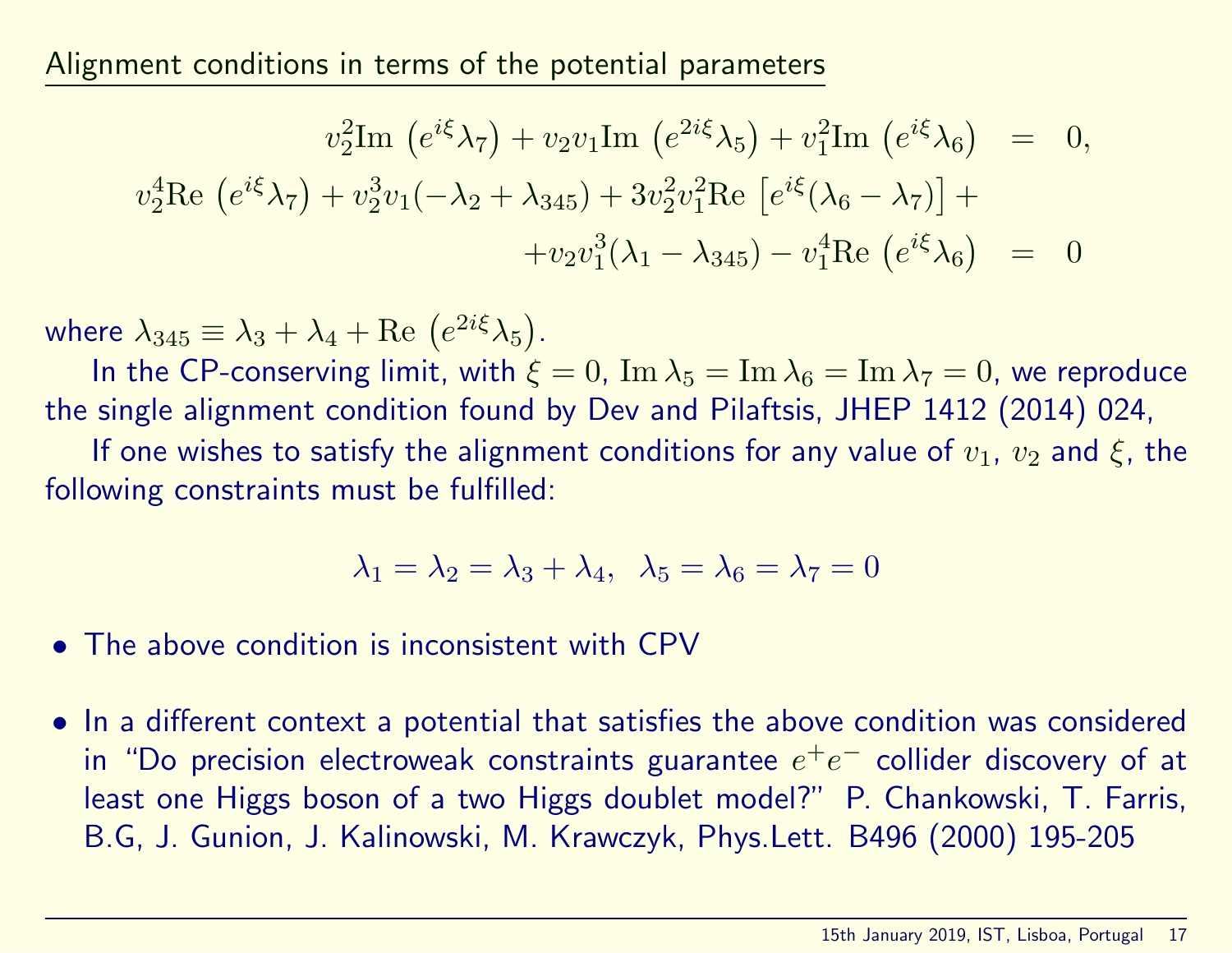Mixing angles in the alignment limit

The coupling of  $H_1$  to a pair of vector bosons,  $e_1$ , could be written as follows:

 $e_1 = v \cos(\alpha_2) \cos(\alpha_1 - \beta)$ 

The most general solution of the alignment condition:  $e_1 = v$ ,  $e_2 = 0$ ,  $e_3 = 0$  reads

$$
\alpha_2=0\qquad \alpha_1=\beta
$$

The rotation matrix in this case becomes

$$
R = \begin{pmatrix} R_{11} & R_{12} & R_{13} \\ R_{21} & R_{22} & R_{23} \\ R_{31} & R_{32} & R_{33} \end{pmatrix} = \begin{pmatrix} c_{\beta} & s_{\beta} & 0 \\ -s_{\beta} c_{3} & c_{\beta} c_{3} & s_{3} \\ s_{\beta} s_{3} & -c_{\beta} s_{3} & c_{3} \end{pmatrix}.
$$

The mixing matrix could be written in this case as

$$
R = R_3 R_1 = \begin{pmatrix} 1 & 0 & 0 \\ 0 & c_3 & s_3 \\ 0 & -s_3 & c_3 \end{pmatrix} \begin{pmatrix} c_\beta & s_\beta & 0 \\ -s_\beta & c_\beta & 0 \\ 0 & 0 & 1 \end{pmatrix}.
$$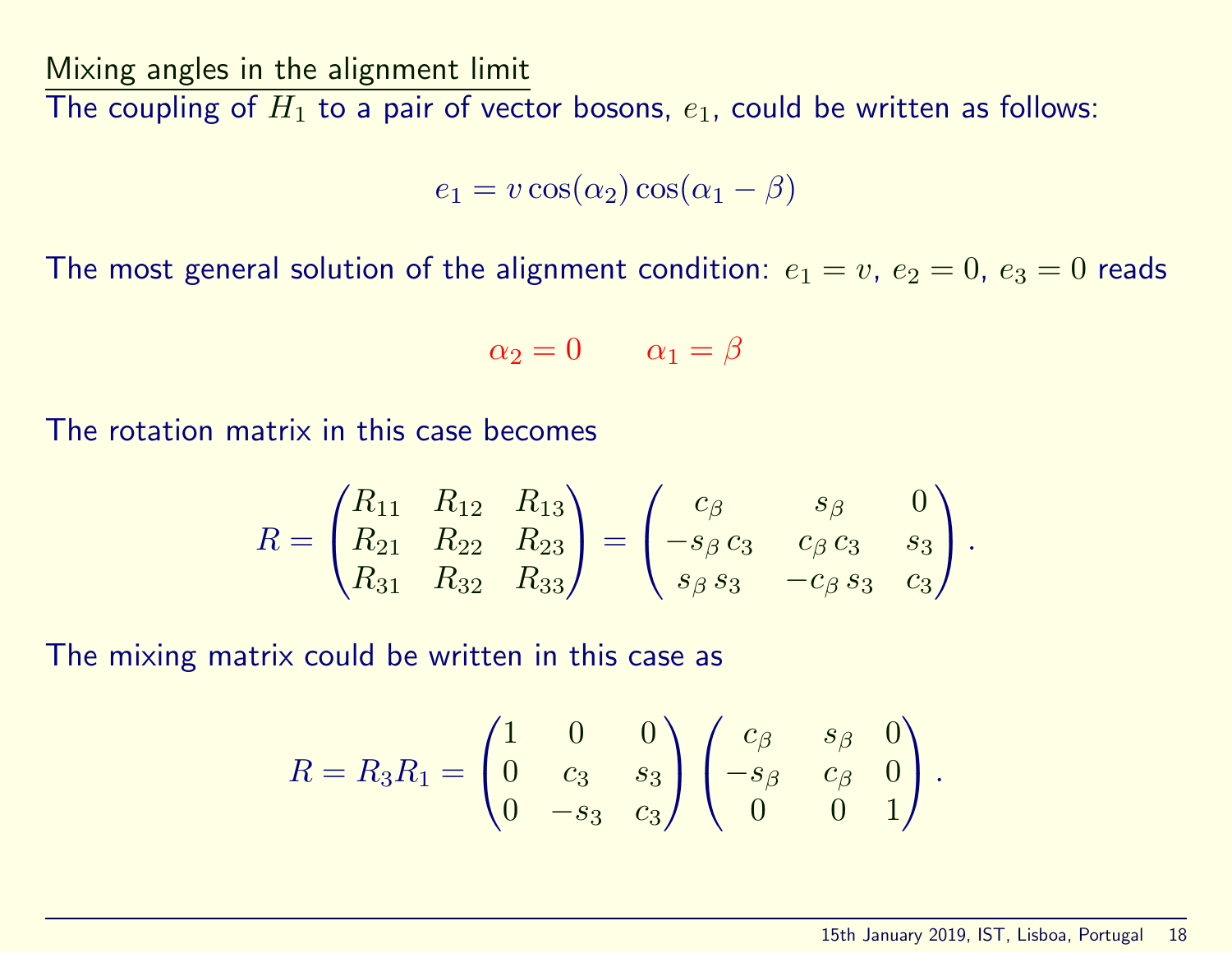CP-violation in the alignment limit requires the most general 2HDM The *J* invariants in the alignment limit:

$$
\begin{array}{rcl}\n\text{Im}\,J_{1} &=& \frac{1}{v^{5}} \left[ M_{1}^{2}e_{1}(e_{2}q_{3}-e_{3}q_{2}) + M_{2}^{2}e_{2}(e_{3}q_{1}-e_{1}q_{3}) + M_{3}^{2}e_{3}(e_{1}q_{2}-e_{2}q_{1}) \right] \to 0 \\
\text{Im}\,J_{2} &=& \frac{e_{1}e_{2}e_{3}}{v^{9}} (M_{2}^{2}-M_{1}^{2})(M_{3}^{2}-M_{2}^{2})(M_{1}^{2}-M_{3}^{2}) \to 0 \\
\text{Im}\,J_{30} &=& \frac{1}{v^{5}} \left[ M_{1}^{2}q_{1}(e_{2}q_{3}-e_{3}q_{2}) + M_{2}^{2}q_{2}(e_{3}q_{1}-e_{1}q_{3}) + M_{3}^{2}q_{3}(e_{1}q_{2}-e_{2}q_{1}) \right] \\
& & \to \frac{e_{1}q_{2}q_{3}}{v^{3}} (M_{3}^{2}-M_{2}^{2})\n\end{array}
$$

- Note that  $e_1 = v$  implies no CP violation in  $H_iVV$  couplings  $(\text{Im }J_2 = 0)$ , the only possible CP violation may appear in cubic scalar couplings  $H_2H^+H^-$  and  $H_3H^+H^-$ , proportional to  $q_2$  and  $q_3$ , respectively.
- The necessary condition for CP violation is that both  $H_2H^+H^-$  and  $H_3H^+H^$ must exist together with non-zero  $ZH_2H_3$  vertex. The latter implies that for CP invariance either  $H_2$  or  $H_3$  would have to be odd under CP, on the other hand if *both* of them couple to  $H^+H^-$  (that is CP even), then there is no way to preserve CP.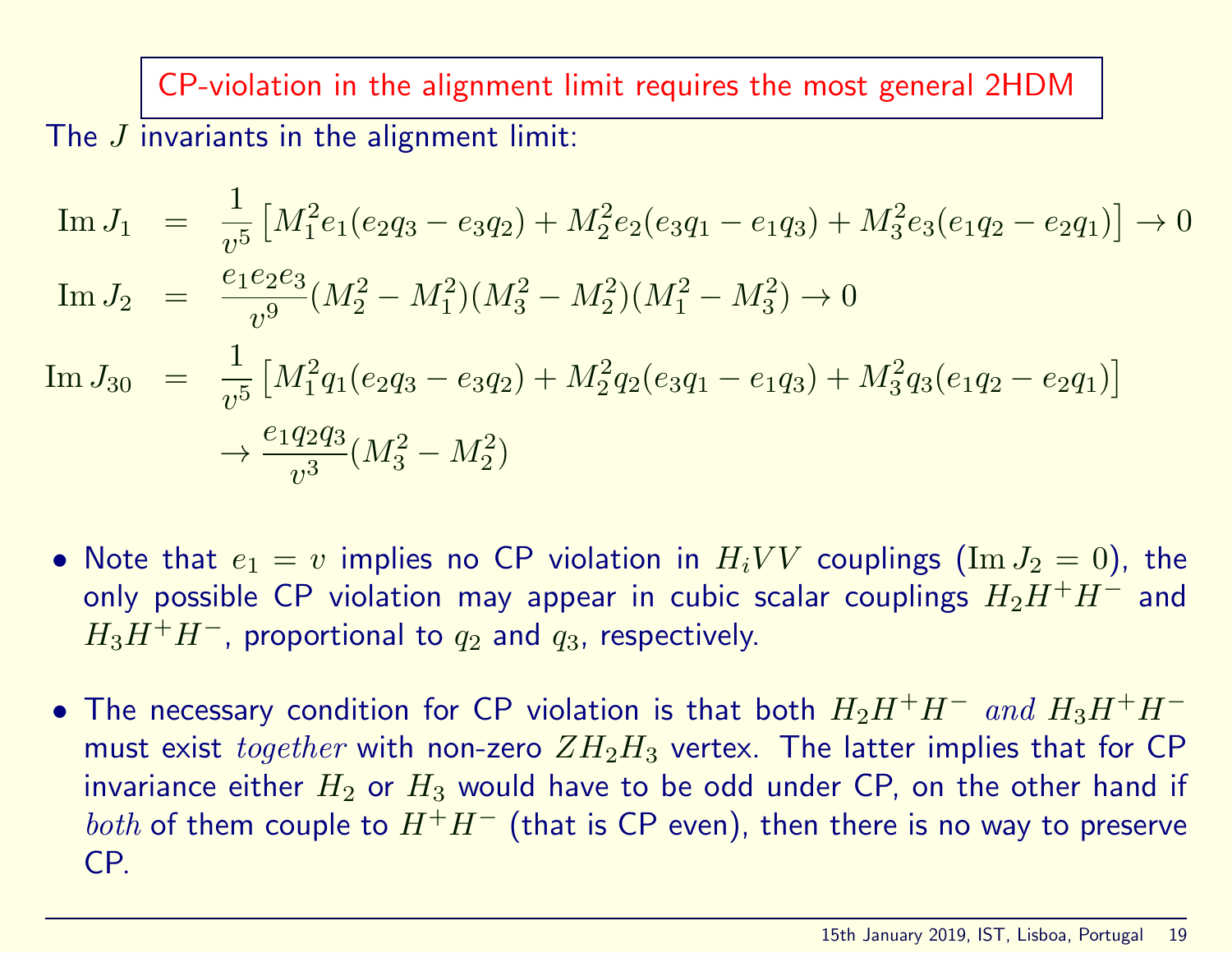In the case  $\lambda_6 = \lambda_7 = 0$  the  $({\cal M}^2)_{13}$  and  $({\cal M}^2)_{23}$  are related as follows

$$
(\mathcal{M}^2)_{13} = \tan \beta (\mathcal{M}^2)_{23}
$$

As a consequence of the above relation there is a constraint that relates mass eigenvalues, mixing angles and  $\tan \beta$  (Khater and Osland, 2003):

 $M_1^2 R_{13}(R_{12} \tan \beta - R_{11}) + M_2^2 R_{23}(R_{22} \tan \beta - R_{21}) + M_3^2 R_{33}(R_{32} \tan \beta - R_{31}) = 0$ 

$$
\Downarrow
$$
   
Algorithment limit  $(\alpha_2 = 0, \alpha_1 = \beta) \Rightarrow \boxed{(M_2^2 - M_3^2)s_3c_3s_\beta = 0}$ 

- $M_2 \neq M_3$ , but  $\alpha_3 = 0, \pi/2$ , then  $q_3 = 0, q_2 = 0$ , respectively (since in 2HDM5, in the alignment limit  $\text{Im }\lambda_5 = 0$ ), so no CP violation, or
- $M_2 = M_3$ , therefore  $\text{Im } J_3 = 0$ , so again no CP violation.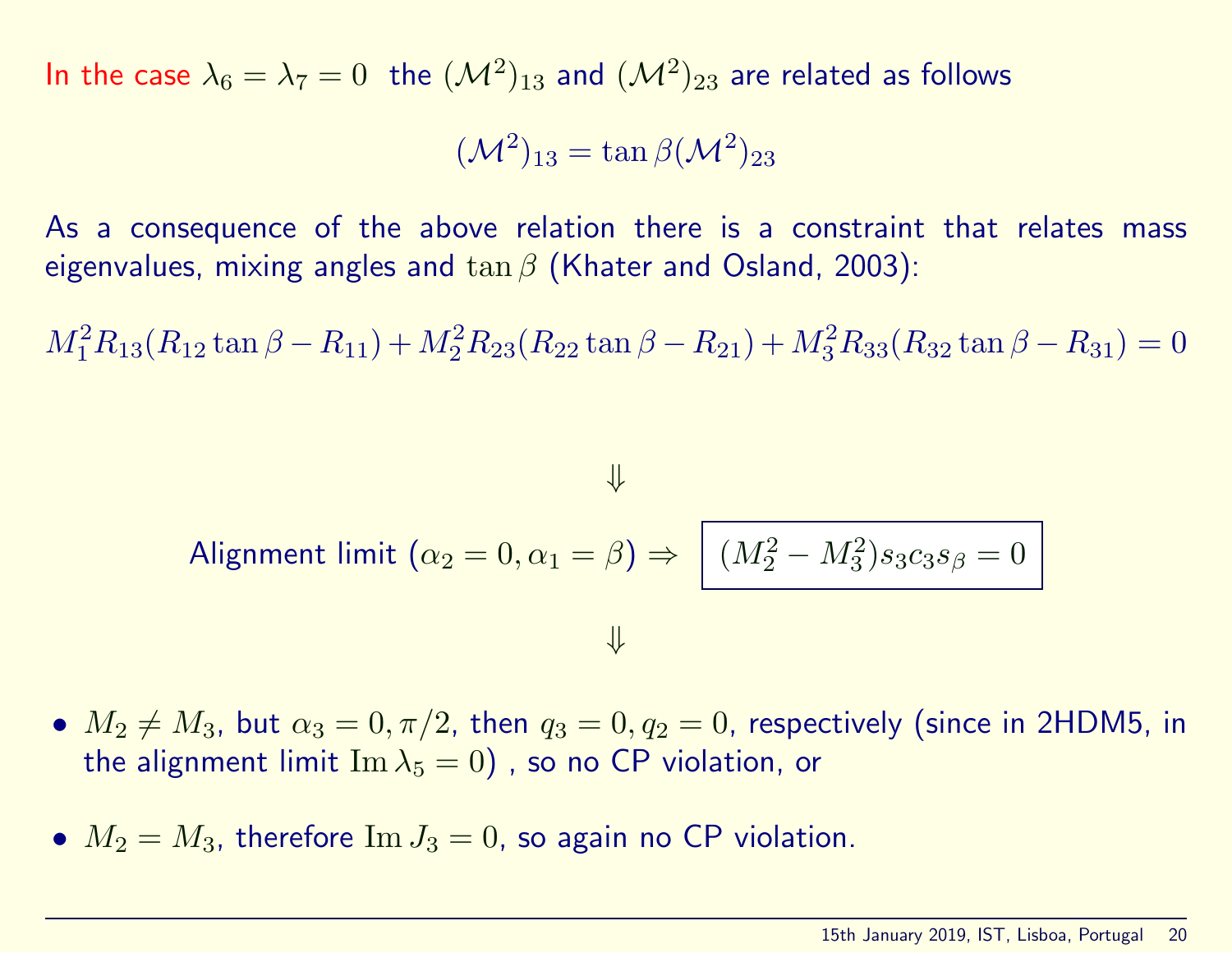#### Partial conclusions:

If  $\lambda_6 = \lambda_7 = 0$ , so within the  $\mathbb{Z}_2$ -symmetric model (2HDM5), the alignment  $(e_1 = v, e_2 = e_3 = 0)$  implies no CP violation.

# ⇓

In order to have scalar sector CPV in the alignment limit, the  $\mathbb{Z}_2$ must be violated hardly (by dim 4 interactions).

## ⇓

#### **FCNC**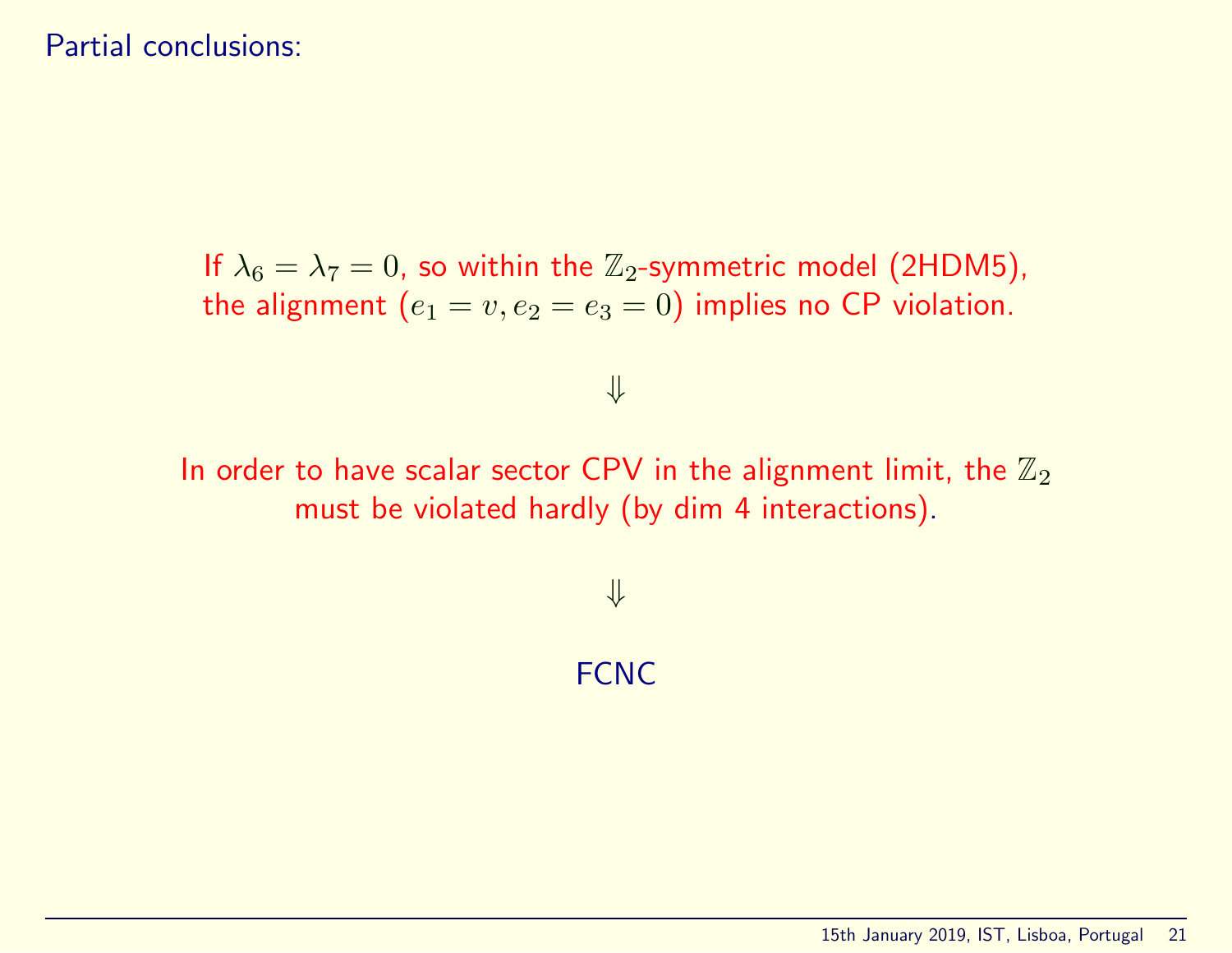Alignment with or without decoupling

$$
\text{alignment limit: } e_1 = v, e_2 = e_3 = 0
$$

$$
e_1^2 M_1^2 + e_2^2 M_2^2 + e_3^2 M_3^2 = v_1^4 \lambda_1 + v_2^4 \lambda_2 + 2v_1^2 v_2^2 (\lambda_3 + \lambda_4 + \text{Re} \left[ e^{2i\xi} \lambda_5 \right]) + 4v_1^3 v_2 \text{Re} \left[ e^{i\xi} \lambda_6 \right] + 4v_1 v_2^3 \text{Re} \left[ e^{i\xi} \lambda_7 \right]
$$

- If one requires the quartic coupling constants  $\lambda_i$  to remain in a perturbative regime, e.g.  $\lambda_i < 4\pi$ , then in the decoupling limit of  $M_{2,3,H^{\pm}} \to \infty$ , as its consequence,  $e_{2,3} \rightarrow 0$  (so the SM is recovered as the low-energy effective theory, i.e. alignment with decoupling), so that  $e_{2,3}^2M_{2,3}^2/v^4 \!\leqslant\! {\cal O}(1).$
- If we had chosen  $e_2 \sim e_3 \sim 0$  (AL), then any value of  $M_{2,3,H^{\pm}} \gtrsim M_1$  would be allowed, in particular relatively light  $H_{2,3,H^{\pm}}$  with  $M_{2,3,H^{\pm}} \sim v$  would be a viable option (alignment without decoupling).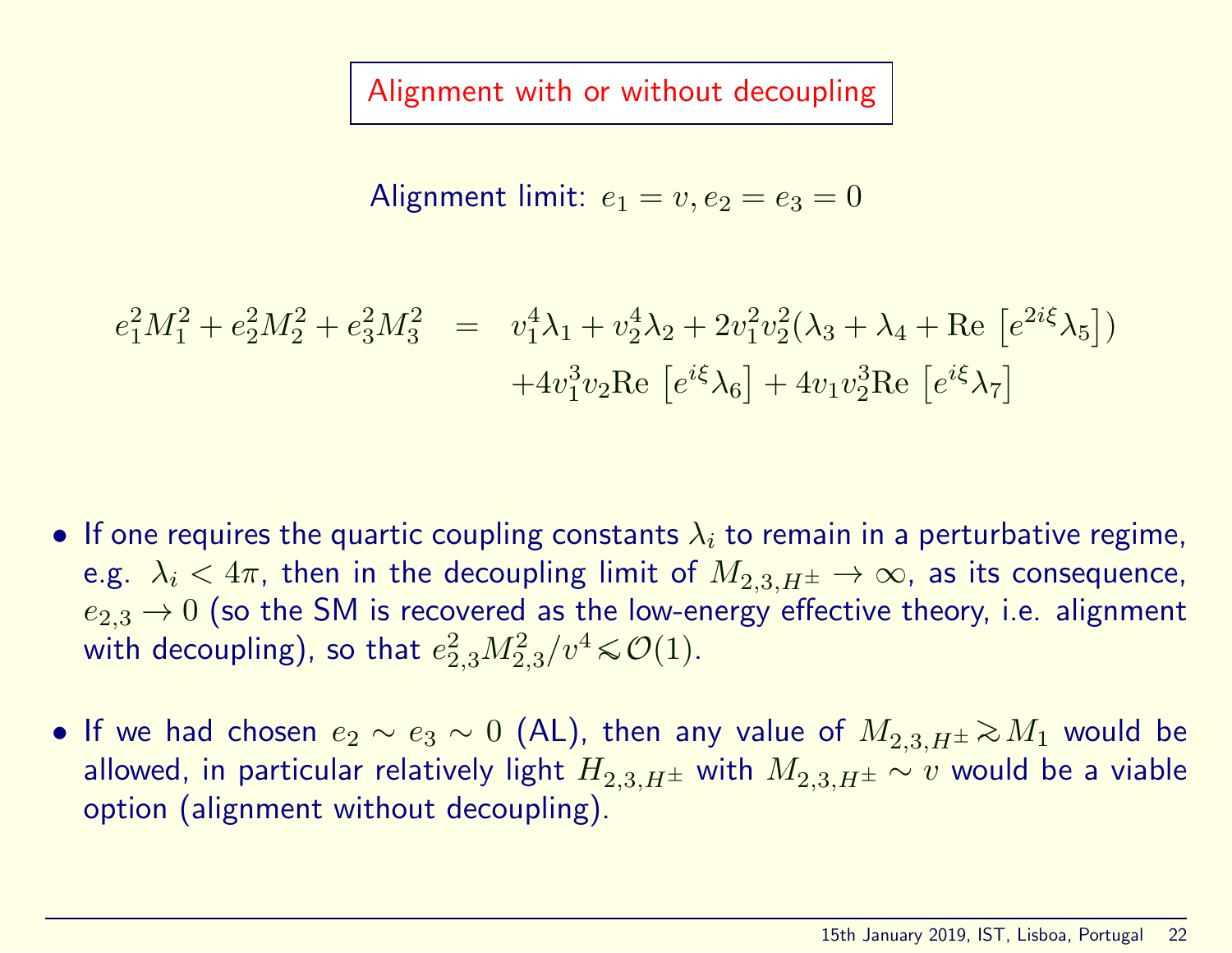There is a physical distinction between the AL in the decoupling regime and the AL without decoupling:

- In either case, one must have  $|e_2/v|, |e_3/v| \ll 1$ , which means that the distinction between alignment with or without decoupling cannot be detected via the tree-level Higgs couplings to gauge bosons and fermions.
- However, the distinction is present in the cubic and quartic tree-level Higgs couplings, e.g. in  $H_1H_1H_1$  coupling.

$$
H_1H_1H_1: \frac{M_1^2}{2v} - \frac{(e_2^2 + e_3^2)M_{H^\pm}^2}{v^3} \sim \frac{M_1^2}{2v} - \left\{ \begin{array}{c} \frac{M_{H^\pm}^2}{v} \left[ \left(\frac{e_2}{v}\right)^2 + \left(\frac{e_3}{v}\right)^2 \right] & \text{without decoupling} \\ e_2 + e_3 & \text{with decoupling} \end{array} \right.
$$

- Alignment without decoupling:  $M_{2,3,H^{\pm}}^2\sim {\cal O}(v^2)$
- $\bullet$  Alignment with decoupling (perturbativity):  $e_{2,3}M_{2,3,H^{\pm}}^{2}\sim {\cal O}(v^{3})$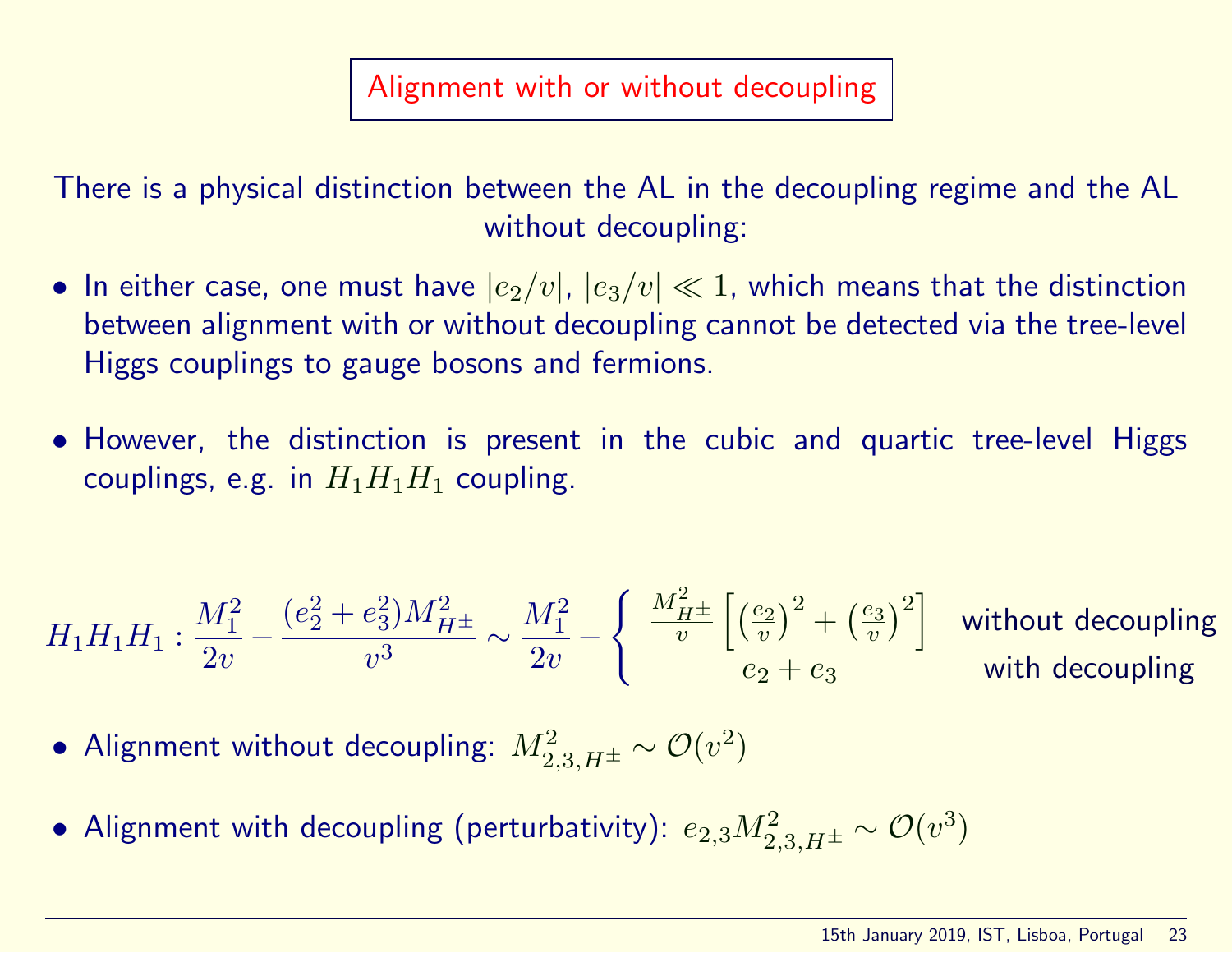"Heavy" Higgs bosons  $(H_2, H_3, H^{\pm})$  in the alignment limit

Scalar-vector couplings in the alignment limit:

$$
e_1 = v, \ \ e_2 = e_3 = 0
$$

$$
H_1 Z_\mu Z_\nu: \ \frac{i g^2}{2 \cos^2 \theta_W} v \, g_{\mu\nu}, \qquad H_1 W^+_\mu W^-_\nu: \ \frac{i g^2}{2} v \, g_{\mu\nu}
$$

$$
Z^{\mu}H_2H_3: \frac{g}{2v\cos\theta_{\mathsf{W}}}(p_2-p_3)^{\mu}
$$

$$
H_2H^+W^{-\mu}:\ \frac{ig}{2}e^{-i\alpha_3}(p_2-p^+)^{\mu}, \qquad H_2H^-W^{+\mu}:\ \frac{-ig}{2}e^{i\alpha_3}(p_2-p^-)^{\mu},
$$

$$
H_3H^+W^{-\mu}:\ \frac{ig}{2}e^{-i(\alpha_3+\pi/2)}(p_2-p^+)^{\mu},\ H_3H^-W^{+\mu}:\ \frac{-ig}{2}e^{i(\alpha_3+\pi/2)}(p_2-p^-)^{\mu},
$$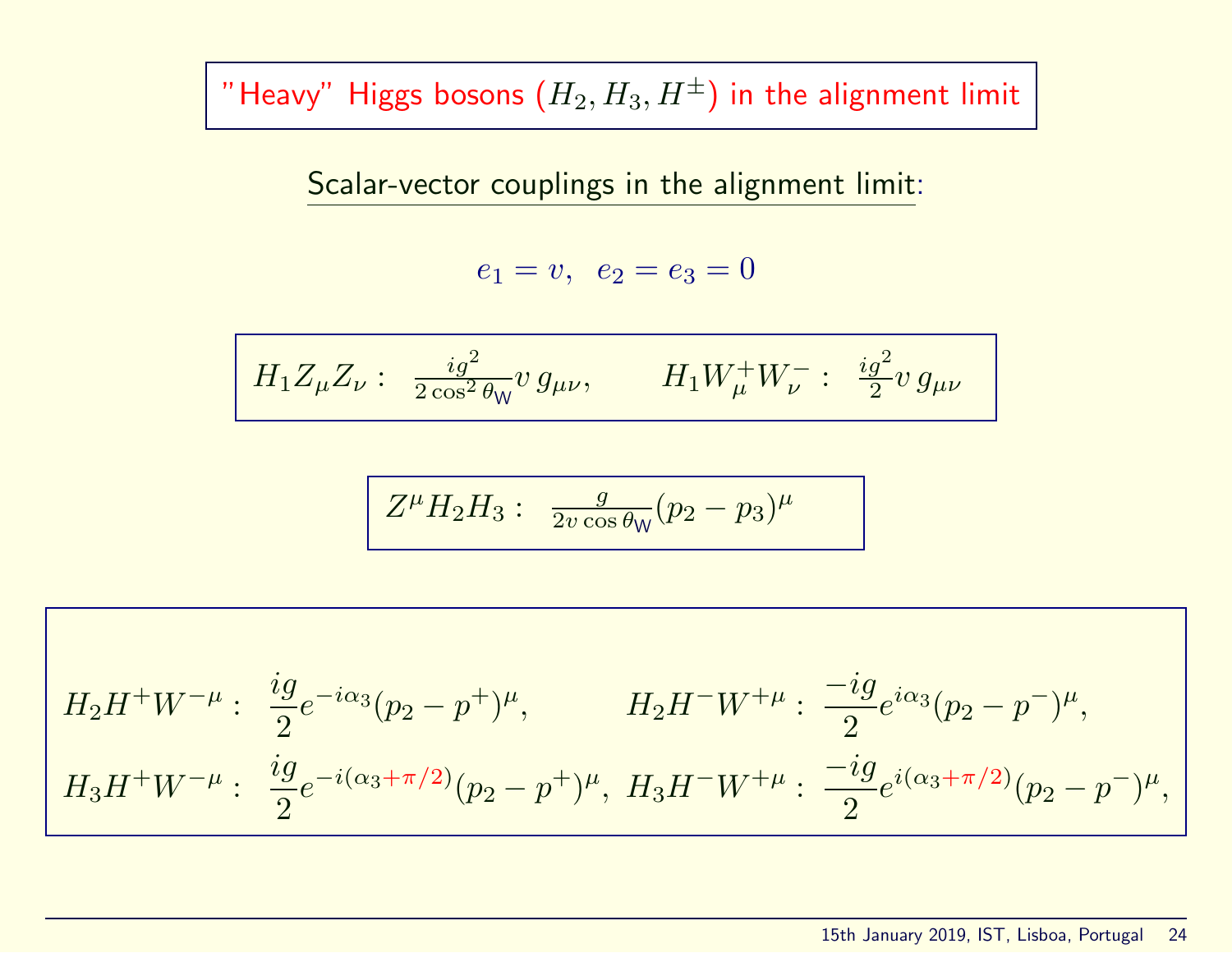Scalar couplings in the alignment limit:

Couplings between  $H_i$  and  $H^+H^-$  are given in the alignment limit (for  $\xi = 0$ ) by:

$$
q_1 = \frac{1}{v} (2M_{H^{\pm}}^2 - 2\mu^2 + M_1^2)
$$
  
\n
$$
q_2 = + c_3 \left[ \frac{(c_{\beta}^2 - s_{\beta}^2)}{vc_{\beta} s_{\beta}} (M_2^2 - \mu^2) + \frac{v}{2s_{\beta}^2} \text{Re } \lambda_6 - \frac{v}{2c_{\beta}^2} \text{Re } \lambda_7 \right] + s_3 \frac{v}{2c_{\beta} s_{\beta}} \text{Im } \lambda_5
$$
  
\n
$$
q_3 = -s_3 \left[ \frac{(c_{\beta}^2 - s_{\beta}^2)}{vc_{\beta} s_{\beta}} (M_3^2 - \mu^2) + \frac{v}{2s_{\beta}^2} \text{Re } \lambda_6 - \frac{v}{2c_{\beta}^2} \text{Re } \lambda_7 \right] + c_3 \frac{v}{2c_{\beta} s_{\beta}} \text{Im } \lambda_5
$$

$$
H_1H_1H_1: \t \t \frac{M_1^2}{2v} \t H_1H_jH_j: \t \t \frac{q_1}{2} + \frac{M_j^2 - M_{H^\pm}^2}{v} \t H_iH^+H^-: \t \t q_i
$$
\nwhere  $i = 1, 2, 3$  and  $j, k = 2, 3$ .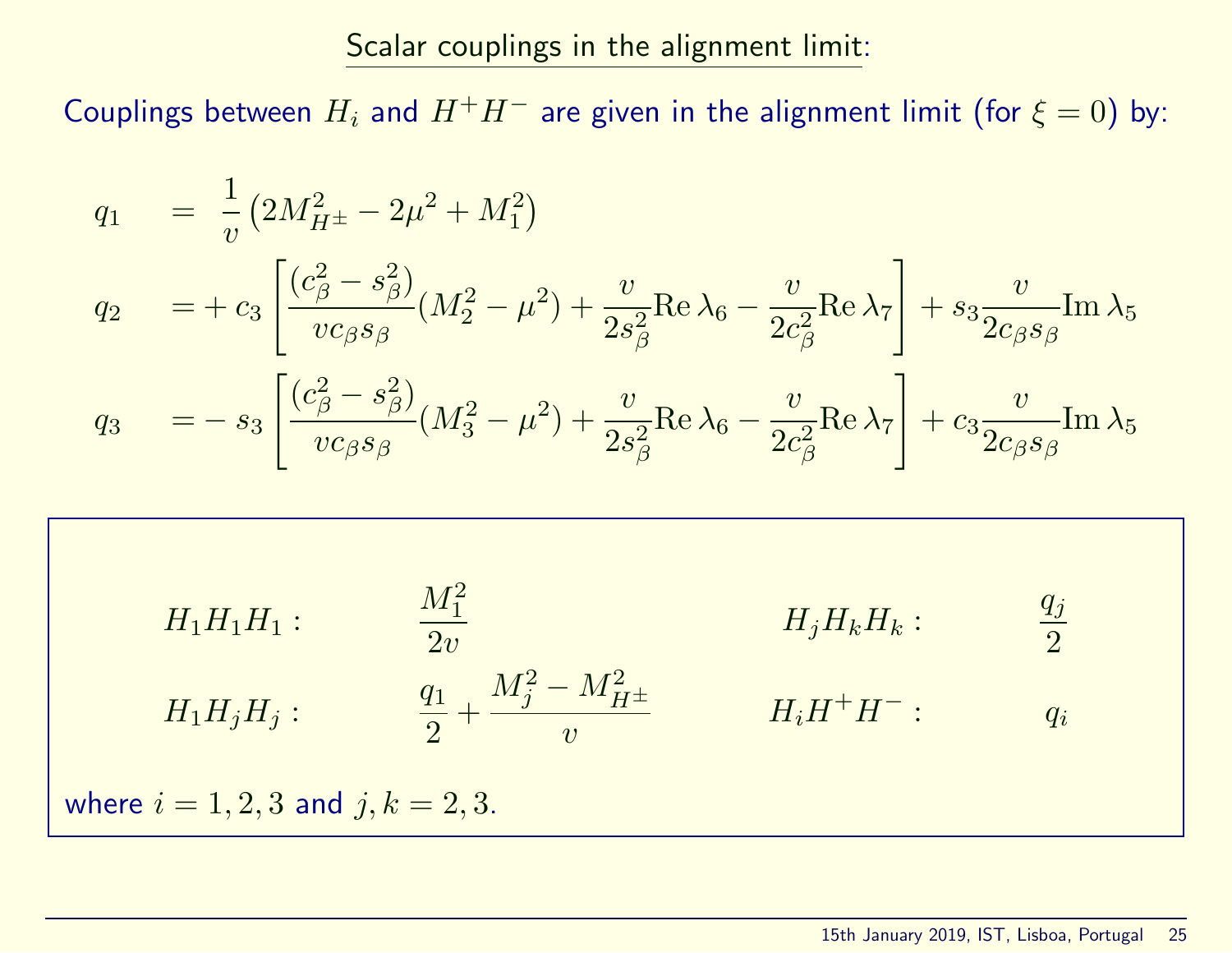Yukawa couplings in the alignment limit and fermionic Higgs boson decays:

A general (flavour non-diagonal) Yukawa coupling of Higgs  $H_{\alpha}$ :

$$
H_{\alpha} \bar{f}_k (A_{kl}^{\alpha}{}^f + i \gamma_5 B_{kl}^{\alpha}{}^f) f_l,
$$

where  $f = d$ , u with  $\alpha = 1, 2, 3$  and  $A^{\alpha}$  and  $B^{\alpha}$  Hermitian matrices (as required by the Hermiticity of the Yukawa Lagrangian) in the flavour space with  $k, l = 1, 2, 3$ . The following relations between scalar and pseudoscalar components of  $H_2$  and  $H_3$ Yukawa couplings hold in the alignment limit:

$$
A_{km}^{2\,d} = B_{km}^{3\,d}, \qquad A_{km}^{2\,u} = -B_{km}^{3\,u}
$$
  

$$
B_{km}^{2\,d} = -A_{km}^{3\,d}, \qquad B_{km}^{2\,u} = A_{km}^{3\,u}
$$

The following sum rules are satisfied:

$$
A_{km}^{2f}A_{ij}^{2f} + B_{km}^{2f}B_{ij}^{2f} = A_{km}^{3f}A_{ij}^{3f} + B_{km}^{3f}B_{ij}^{3f}
$$

$$
A_{km}^{2f}B_{ij}^{2f} = -A_{km}^{3f}B_{ij}^{3f}.
$$

The amount of CP violation (encoded by  $A^{\alpha \, f}_{km} B^{\alpha \, f}_{ij})$  is, in the alignment limit, "opposite" for  $H_2$  and  $H_3$ .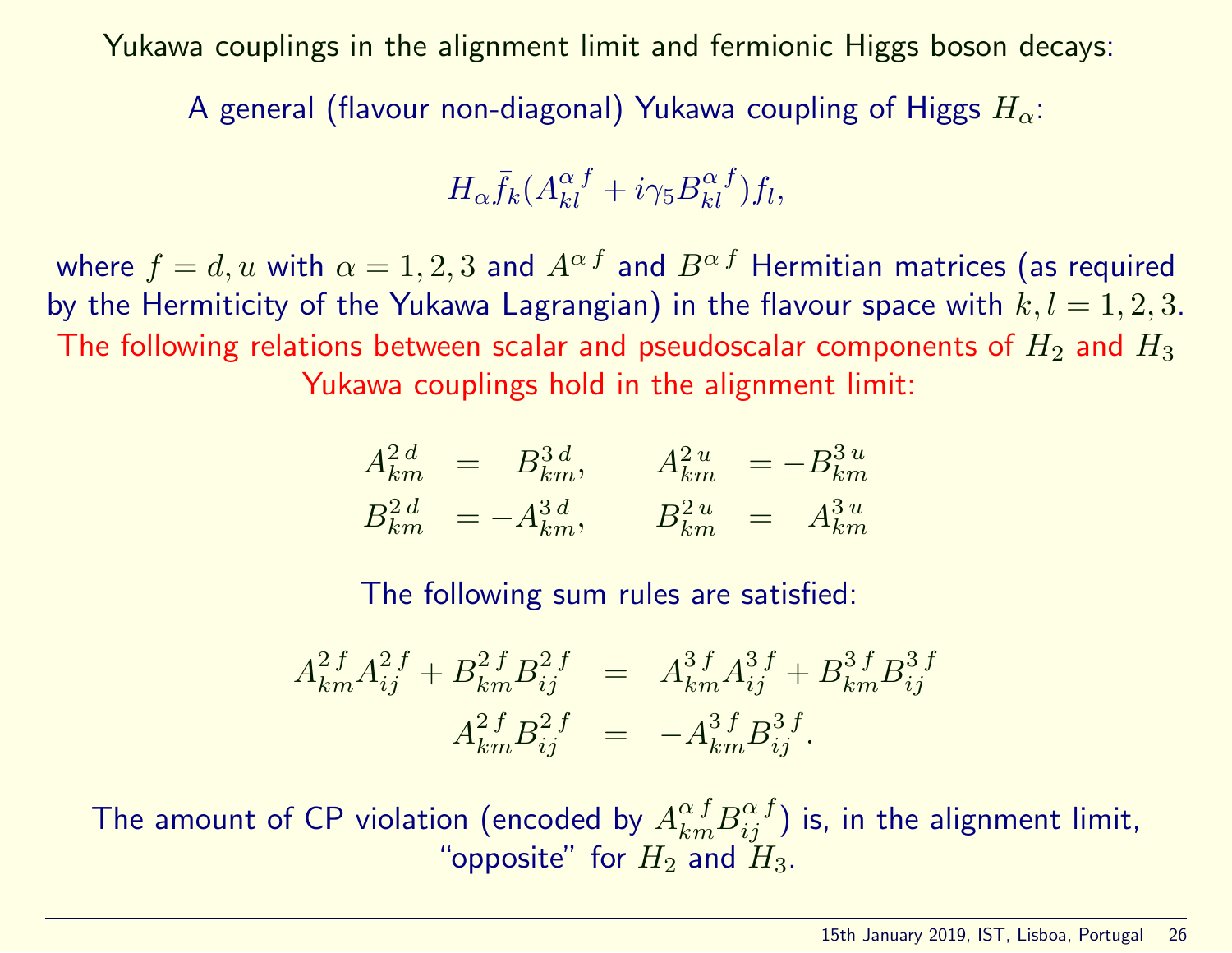Diagonal up-type couplings:

$$
\bar{u}_{k}u_{k}H_{1}:
$$
\n
$$
\frac{1}{v}
$$
\n
$$
\bar{u}_{k}u_{k}H_{2}:
$$
\n
$$
\frac{1}{\sqrt{2}}\left(-\text{Re}\,\rho_{k}^{U} - i\gamma_{5}\text{Im}\,\rho_{k}^{U}\right)
$$
\n
$$
\bar{u}_{k}u_{k}H_{3}:
$$
\n
$$
\frac{1}{\sqrt{2}}\left(-\text{Im}\,\rho_{k}^{U} + i\gamma_{5}\text{Re}\,\rho_{k}^{U}\right)
$$

$$
\Gamma(H_2 \to u_k \bar{u}_k) \propto M_2 \beta_k \left( |\text{Re } \rho_k^U|^2 \beta_k^2 + |\text{Im } \rho_k^U|^2 \right),\,
$$

with 
$$
\beta_k = \sqrt{1-4m_k^2/M_2^2}
$$
. If  $\beta_k \simeq 1$  then

$$
\frac{\Gamma(H_2 \to u_k \bar{u}_k)}{\Gamma(H_3 \to u_k \bar{u}_k)} = \frac{M_2}{M_3} + \mathcal{O}\left(|\rho_k^U|^2 \frac{m_k^{U^2}}{M_2^2}\right)
$$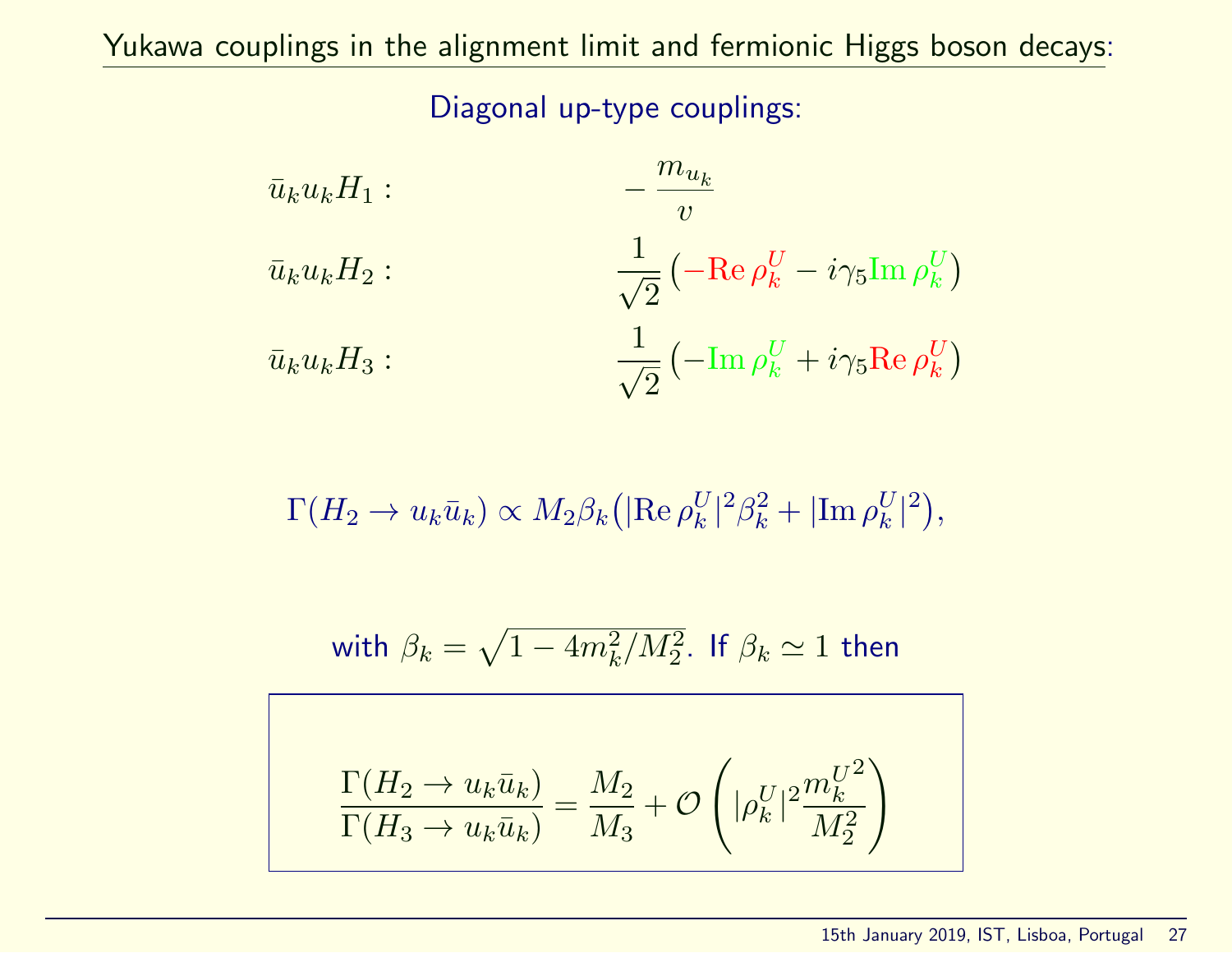Alignment-sensitive bosonic observables:

$$
\frac{\Gamma(H_1 \to W^+ W^-, ZZ)}{\Gamma(H_{\rm SM} \to W^+ W^-, ZZ)} = 1 + \mathcal{O}\left(\frac{e_2^2}{v^2}, \frac{e_2 e_3}{v^2}, \frac{e_3^2}{v^2}\right)
$$
\n
$$
BR(H_{2,3} \to W^+ W^-, ZZ, H_1 Z) = \mathcal{O}\left(\frac{e_2^2}{v^2}, \frac{e_2 e_3}{v^2}, \frac{e_3^2}{v^2}\right)
$$
\n
$$
BR(H_3 \to H_1 H_2) = \mathcal{O}\left(\frac{e_2^2}{v^2}, \frac{e_2 e_3}{v^2}, \frac{e_3^2}{v^2}\right)
$$

$$
\frac{\text{BR}(H_3 \to H^+ H^-)}{\text{BR}(H_3 \to H_2 H_2)} = \sqrt{\frac{M_3^2 - 4 M_{H^\pm}^2}{M_3^2 - 4 M_2^2}} \left[1 - \frac{4 (M_2^2 - M_{H^\pm}^2) \, e_3}{q_3 v} + \mathcal{O}\left(\frac{e_2^2}{v^2}, \frac{e_2 e_3}{v^2}, \frac{e_3^2}{v^2}\right)\right]
$$

$$
\frac{\text{BR}(H^{\pm} \to H_2 W^{\pm})}{\text{BR}(H^{\pm} \to H_3 W^{\pm})} = \frac{\left[\lambda (M_{H^{\pm}}, M_2, M_W)\right]^{3/2}}{\left[\lambda (M_{H^{\pm}}, M_3, M_W)\right]^{3/2}} + \mathcal{O}\left(\frac{e_2^2}{v^2}, \frac{e_2 e_3}{v^2}, \frac{e_3^2}{v^2}\right)
$$
\n
$$
\frac{\text{BR}(H_3 \to H_2 Z)}{\text{BR}(H_3 \to H^+ W^-)} = \frac{1}{c_W^2} \frac{\left[\lambda (M_3, M_2, M_Z)\right]^{3/2}}{\left[\lambda (M_3, M_{H^{\pm}}, M_W)\right]^{3/2}} + \mathcal{O}\left(\frac{e_2^2}{v^2}, \frac{e_2 e_3}{v^2}, \frac{e_3^2}{v^2}\right)
$$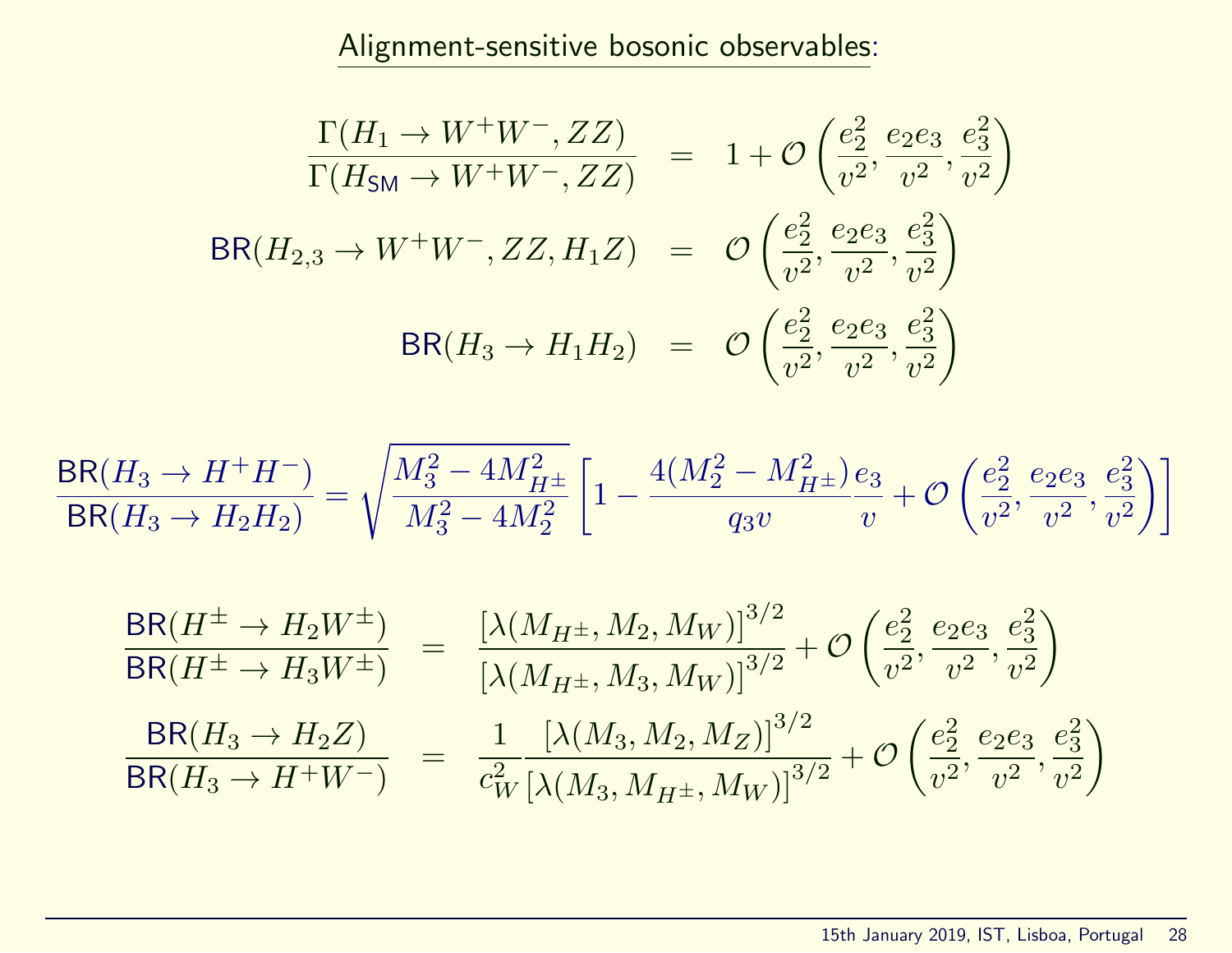## Spontaneous CP violation

The goal: to formulate conditions for SCPV in terms of observables

$$
\begin{array}{rcl}\n\text{Im }J_{1} &=& \frac{1}{v^{5}} \sum_{i,j,k} \epsilon_{ijk} M_{i}^{2} e_{i} e_{k} q_{j} \\
&=& \frac{1}{v^{5}} [e_{1} e_{2} q_{3} (M_{2}^{2} - M_{1}^{2}) - e_{1} e_{3} q_{2} (M_{3}^{2} - M_{1}^{2}) + e_{2} e_{3} q_{1} (M_{3}^{2} - M_{2}^{2})], \\
\text{Im }J_{2} &=& \frac{2}{v^{9}} \sum_{i,j,k} \epsilon_{ijk} e_{i} e_{j} e_{k} M_{i}^{4} M_{k}^{2} = \frac{2 e_{1} e_{2} e_{3}}{v^{9}} \sum_{i,j,k} \epsilon_{ijk} M_{i}^{4} M_{k}^{2} \\
&=& \frac{2 e_{1} e_{2} e_{3}}{v^{9}} (M_{2}^{2} - M_{1}^{2}) (M_{3}^{2} - M_{2}^{2}) (M_{3}^{2} - M_{1}^{2}), \\
\text{Im }J_{30} &=& \frac{1}{v^{5}} \sum_{i,j,k} \epsilon_{ijk} q_{i} M_{i}^{2} e_{j} q_{k}, \\
&=& \frac{1}{v^{5}} [q_{1} q_{2} e_{3} (M_{2}^{2} - M_{1}^{2}) - q_{1} q_{3} e_{2} (M_{3}^{2} - M_{1}^{2}) + q_{2} q_{3} e_{1} (M_{3}^{2} - M_{2}^{2})].\n\end{array}
$$

Theorem: CP is conserved if and only if  $\text{Im } J_1 = \text{Im } J_2 = \text{Im } J_{30} = 0$ .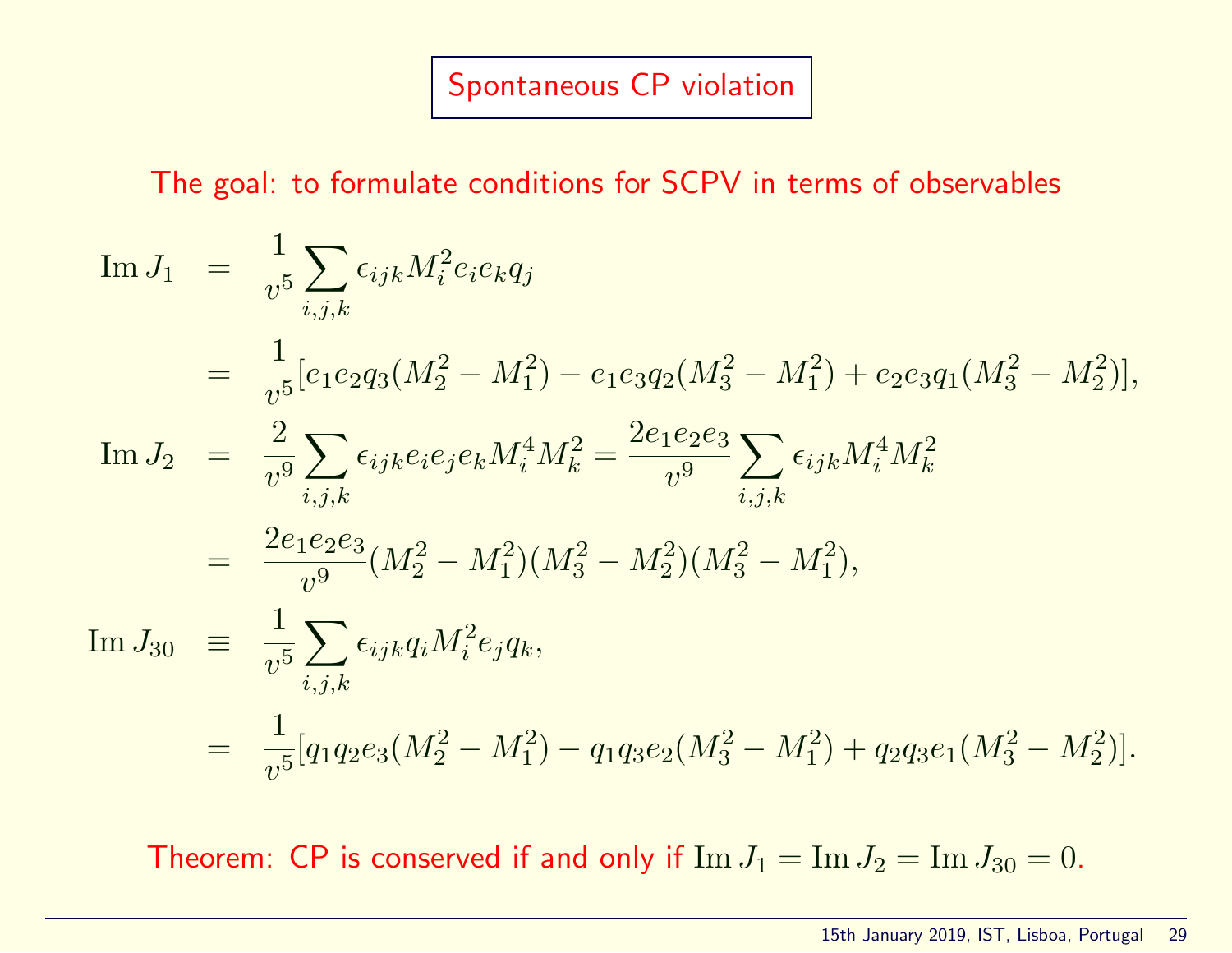$$
V(\Phi_1, \Phi_2) = -\frac{1}{2} \left\{ m_{11}^2 \Phi_1^{\dagger} \Phi_1 + m_{22}^2 \Phi_2^{\dagger} \Phi_2 + \left[ m_{12}^2 \Phi_1^{\dagger} \Phi_2 + \text{H.c.} \right] \right\} + \frac{\lambda_1}{2} (\Phi_1^{\dagger} \Phi_1)^2 + \frac{\lambda_2}{2} (\Phi_2^{\dagger} \Phi_2)^2 + \lambda_3 (\Phi_1^{\dagger} \Phi_1) (\Phi_2^{\dagger} \Phi_2) + \lambda_4 (\Phi_1^{\dagger} \Phi_2) (\Phi_2^{\dagger} \Phi_1) + \frac{1}{2} \left[ \lambda_5 (\Phi_1^{\dagger} \Phi_2)^2 + \text{H.c.} \right] + \left\{ \left[ \lambda_6 (\Phi_1^{\dagger} \Phi_1) + \lambda_7 (\Phi_2^{\dagger} \Phi_2) \right] (\Phi_1^{\dagger} \Phi_2) + \text{H.c.} \right\} = Y_{a\bar{b}} \Phi_{\bar{a}}^{\dagger} \Phi_b + \frac{1}{2} Z_{a\bar{b}c\bar{d}} (\Phi_{\bar{a}}^{\dagger} \Phi_b) (\Phi_{\bar{c}}^{\dagger} \Phi_d).
$$

Theorem: In order for CP violation to be spontaneous, at least one of the  $\text{Im }J_i$ invariants must be non-zero, while four other weak-basis  $I$  invariants constructed from the coefficients of the potential, must vanish.

$$
I_{Y3Z} = \text{Im} \left[ Z_{a\bar{c}}^{(1)} Z_{e\bar{b}}^{(1)} Z_{b\bar{c}c\bar{d}} Y_{d\bar{a}} \right],
$$
  
\n
$$
I_{2Y2Z} = \text{Im} \left[ Y_{a\bar{b}} Y_{c\bar{d}} Z_{b\bar{a}d\bar{f}} Z_{f\bar{c}}^{(1)} \right],
$$
  
\n
$$
I_{3Y3Z} = \text{Im} \left[ Z_{a\bar{c}b\bar{d}} Z_{c\bar{c}d\bar{g}} Z_{e\bar{h}f\bar{q}} Y_{g\bar{a}} Y_{h\bar{b}} Y_{q\bar{f}} \right],
$$
  
\n
$$
I_{6Z} = \text{Im} \left[ Z_{a\bar{b}c\bar{d}} Z_{b\bar{f}}^{(1)} Z_{d\bar{h}}^{(1)} Z_{f\bar{a}j\bar{k}} Z_{k\bar{j}m\bar{n}} Z_{n\bar{m}h\bar{c}} \right].
$$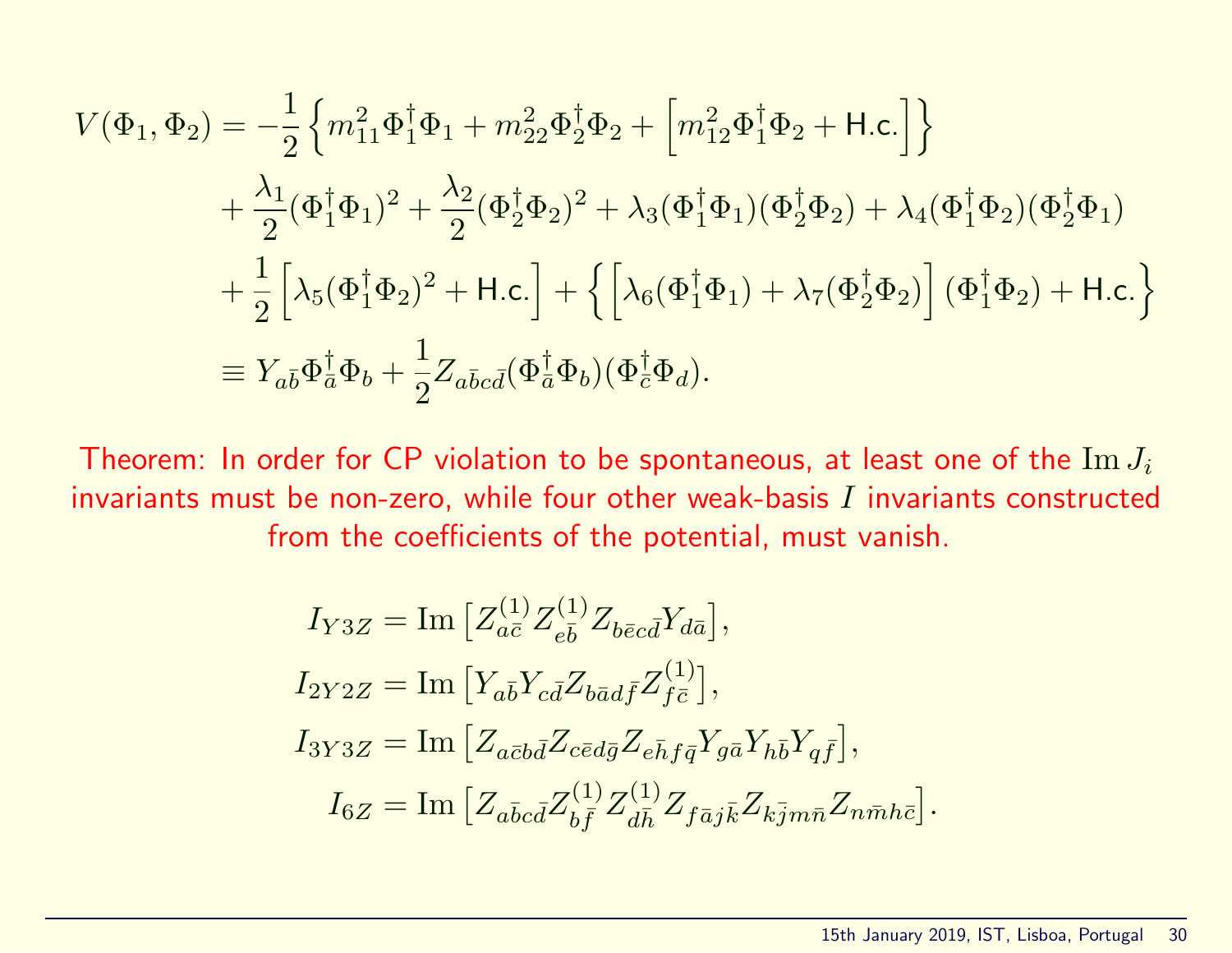Theorem: Let us assume that the quantity

 $D \equiv e_1^2 M_2^2 M_3^2 + e_2^2 M_3^2 M_1^2 + e_3^2 M_1^2 M_2^2$ 

is non-zero. Then, in a charge-conserving general 2HDM, CP is violated spontaneously if and only if the following three statements are satisfied simultaneously:

- At least one of the three invariants  $\text{Im }J_1$ ,  $\text{Im }J_2$ ,  $\text{Im }J_{30}$  is nonzero.
- $M_{H^{\pm}}^2 =$  $v^2$  $2D$  $[e_1q_1M_2^2M_3^2 + e_2q_2M_3^2M_1^2 + e_3q_3M_1^2M_2^2 - M_1^2M_2^2M_3^2],$
- $\bullet$   $q =$ 1 2D  $[(e_2q_3 - e_3q_2)^2M_1^2 + (e_3q_1 - e_1q_3)^2M_2^2 + (e_1q_2 - e_2q_1)^2M_3^2 + M_1^2M_2^2M_3^2].$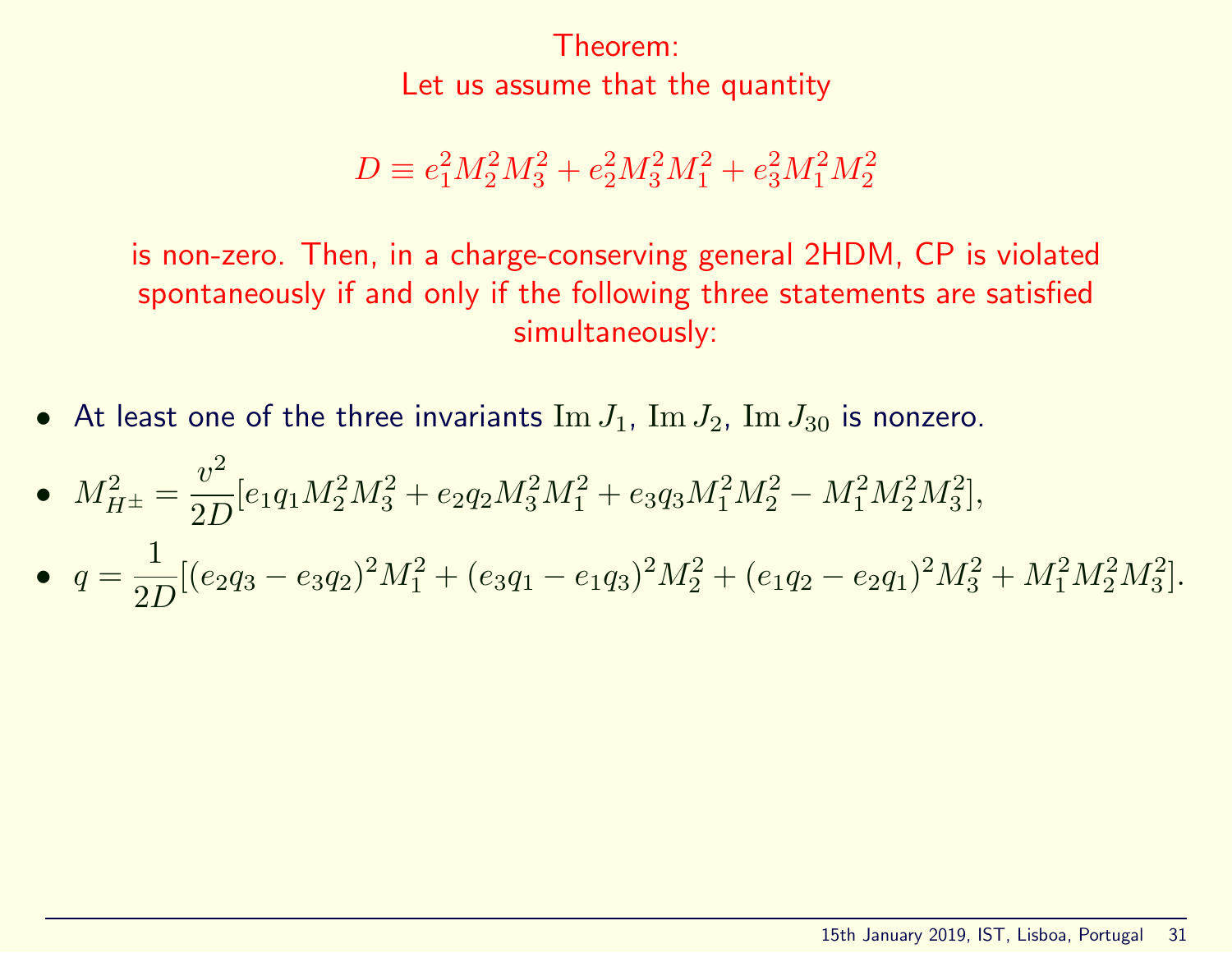$$
e_1 = v, e_2 = e_3 = 0
$$



$$
M_{H^{\pm}}^2 = \frac{vq_1 - M_1^2}{2},
$$
  

$$
q = \frac{1}{2} \left( \frac{q_2^2}{M_2^2} + \frac{q_3^2}{M_3^2} + \frac{M_1^2}{v^2} \right).
$$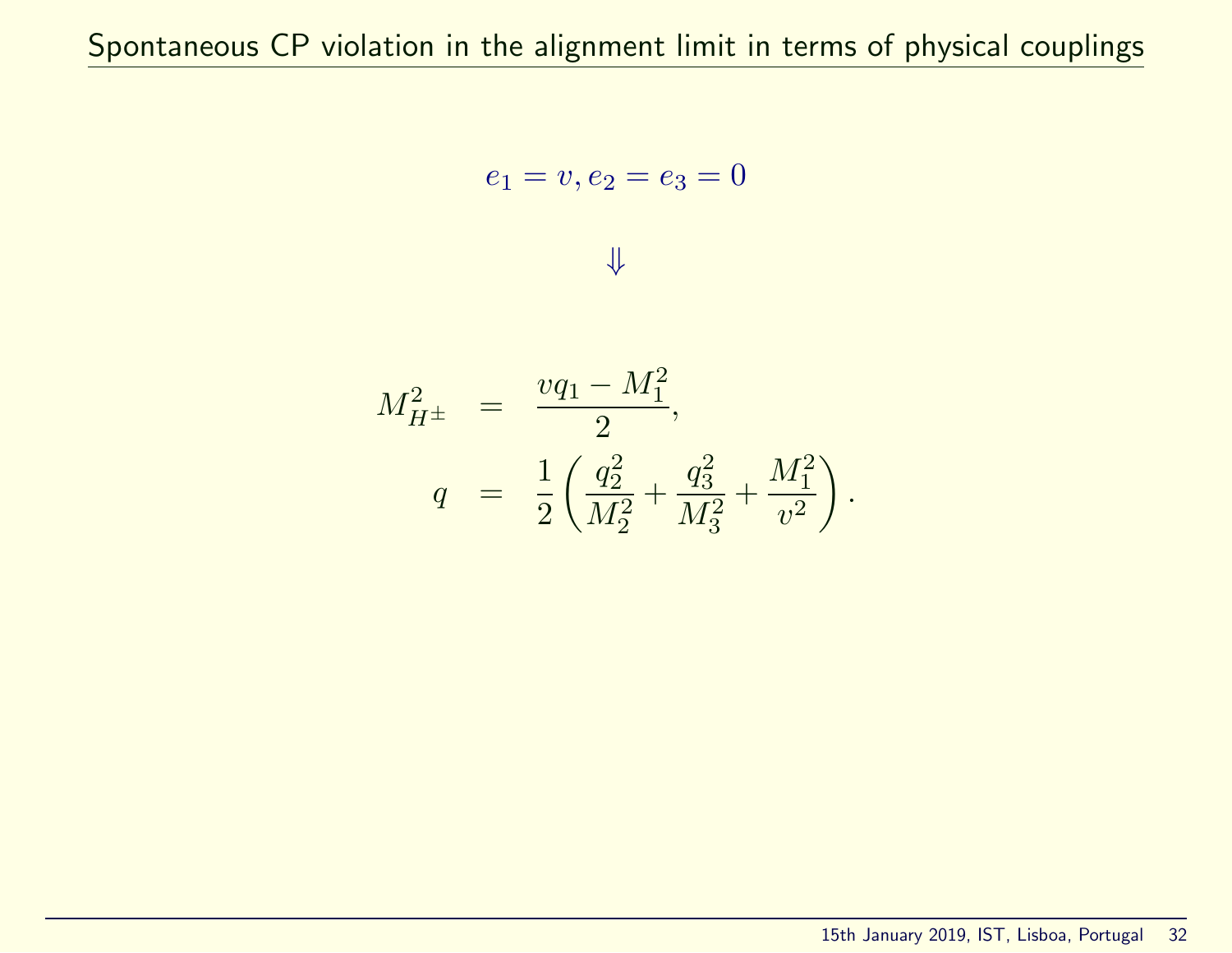# Summary

- 2HDM allows for extra sources of CP-violation that might be useful to explain baryon asymmetry.
- In the alignment limit  $(e_1 = v)$ , so that only  $H_1$  couples to  $VV$  as in the SM) there is no CP-violation if  $\lambda_6 = \lambda_7 = 0$  (softly broken  $\mathbb{Z}_2$  imposed).
- The requirement of extra sources of CP-violation together with the alignment  $(H_1 = H_{SM})$  favours the most general 2HDM with  $\lambda_6 \neq 0$  and  $\lambda_7 \neq 0$  (no  $\mathbb{Z}_2$ symmetry).
- The requirement of extra sources of CP-violation together with the alignment  $(H_1 = H_{SM})$  implies an interesting possibility of large FCNC that couple to Higgs bosons (in progress).
- There exists a set of alignment-sensitive observables for  $H_2, H_3, H^{\pm}$  that might be useful to test the alignment scenario, e.g.  $BR(H_{2,3} \rightarrow W^+W^-, ZZ, H_1H_1, H_1Z) =$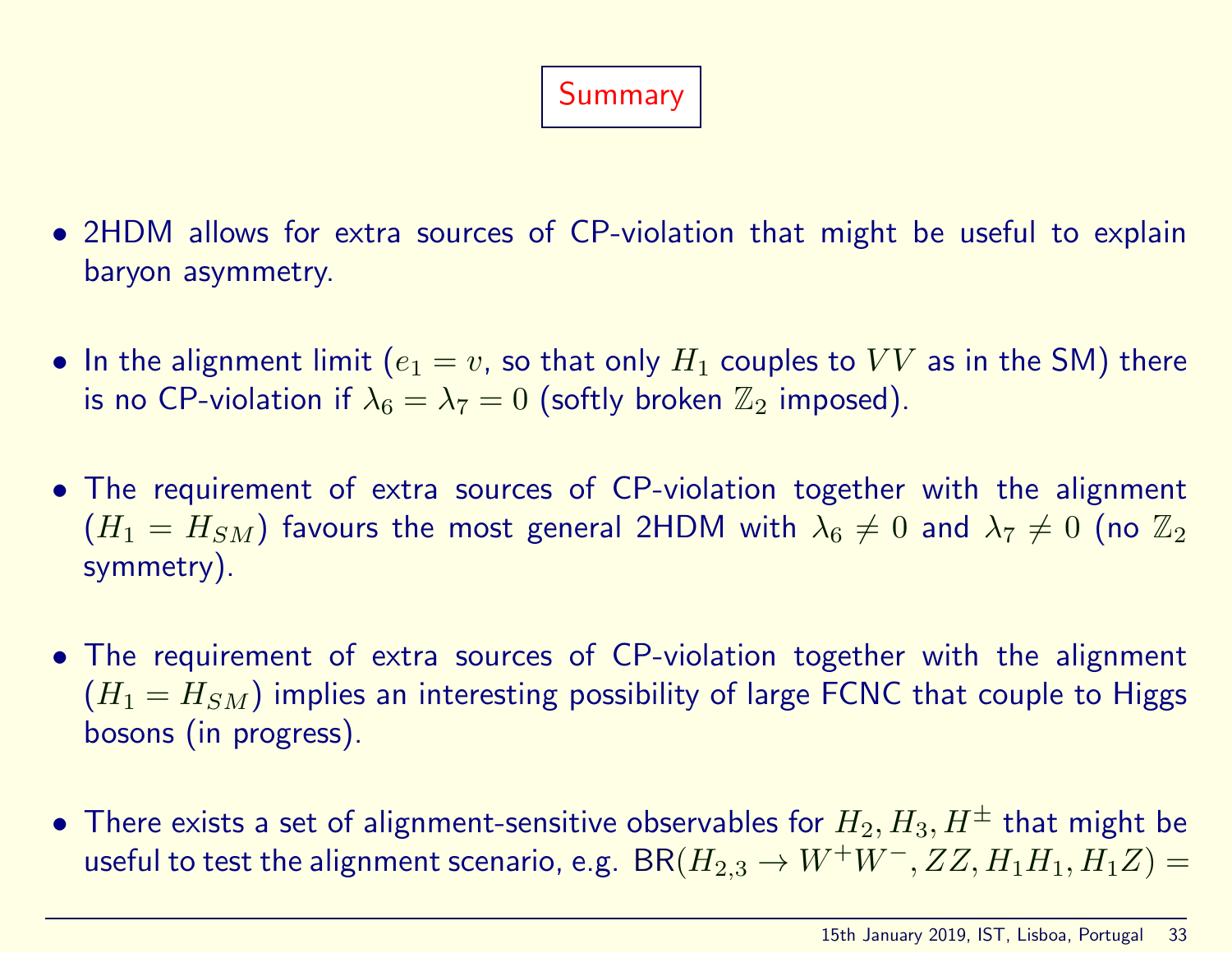0, BR( $H_3 \rightarrow H_1 H_2$ ) = 0 or

$$
\frac{\text{BR}(H_3 \to H^+ H^-)}{\text{BR}(H_3 \to H_2 H_2)} = \sqrt{\frac{M_3^2 - 4M_{H^\pm}^2}{M_3^2 - 4M_2^2}}
$$

- In order to disprove SCPV a minimal set of measurements consists of  $M_{H^{\pm}}$ and  $q_1$ , if they do not satisfy  $q_1 = \left(2 M_{H^\pm}^2 + M_1^2\right)/v$ , then CP is not violated spontaneously.
- To prove SCPV is strictly speaking impossible since one would need to show that the conditions

$$
M_{H^{\pm}}^2 = \frac{v^2}{2D} [e_1 q_1 M_2^2 M_3^2 + e_2 q_2 M_3^2 M_1^2 + e_3 q_3 M_1^2 M_2^2 - M_1^2 M_2^2 M_3^2],
$$
  
\n
$$
q = \frac{1}{2D} [(e_2 q_3 - e_3 q_2)^2 M_1^2 + (e_3 q_1 - e_1 q_3)^2 M_2^2 + (e_1 q_2 - e_2 q_1)^2 M_3^2 +
$$
  
\n
$$
+ M_1^2 M_2^2 M_3^2].
$$

hold exactly. Since measurements are always subject to experimental (and theoretical) uncertainties, indeed, the above equations could at best only hold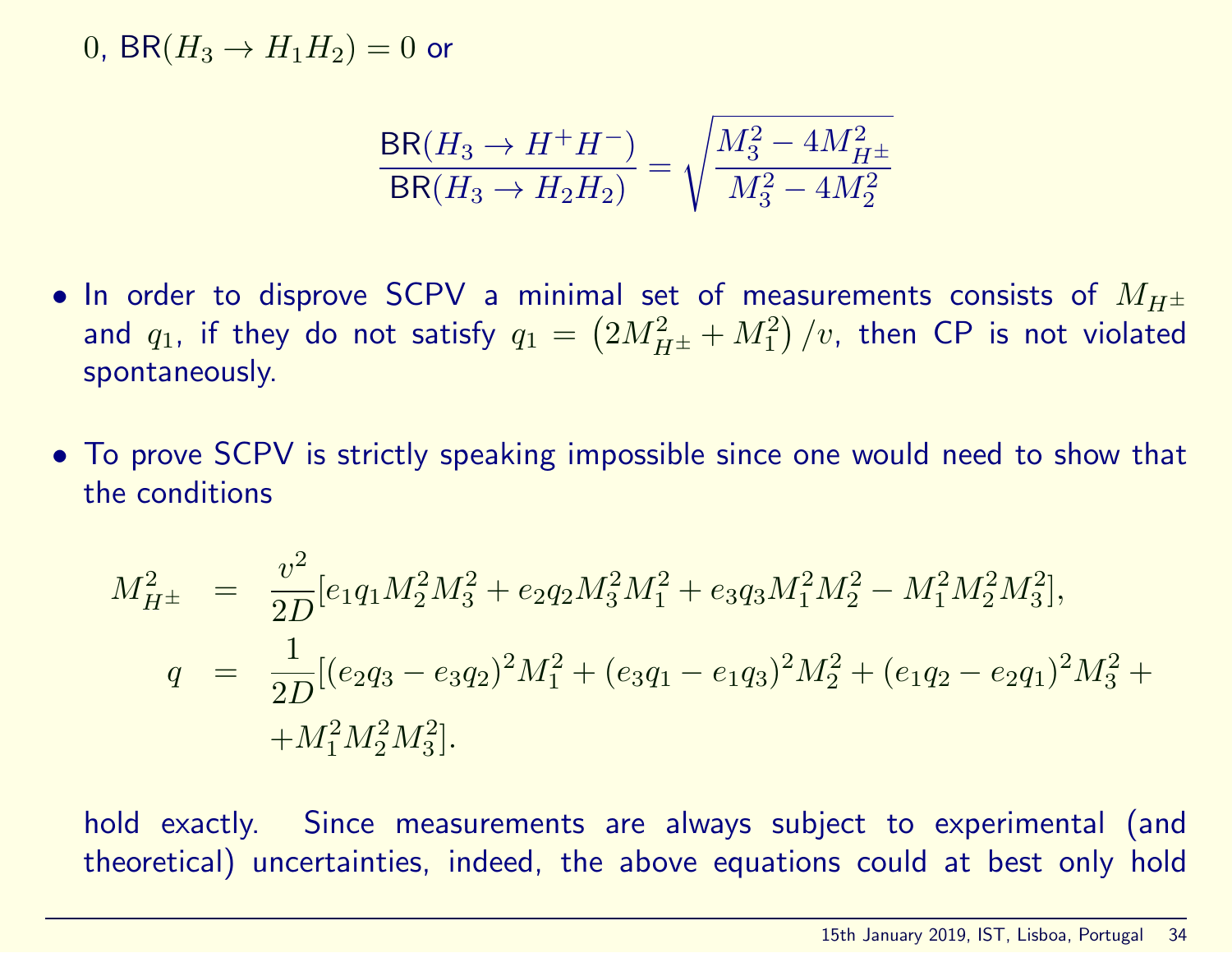within some confidence level. Note, however, that the verification of the above constraints requires a determination of 11 parameters.  $M_1$  and  $v$  are already known, so 9 new measurements should be performed in order to test these constraints. Therefore we conclude that in order to test SCPV, all potential parameters must be known.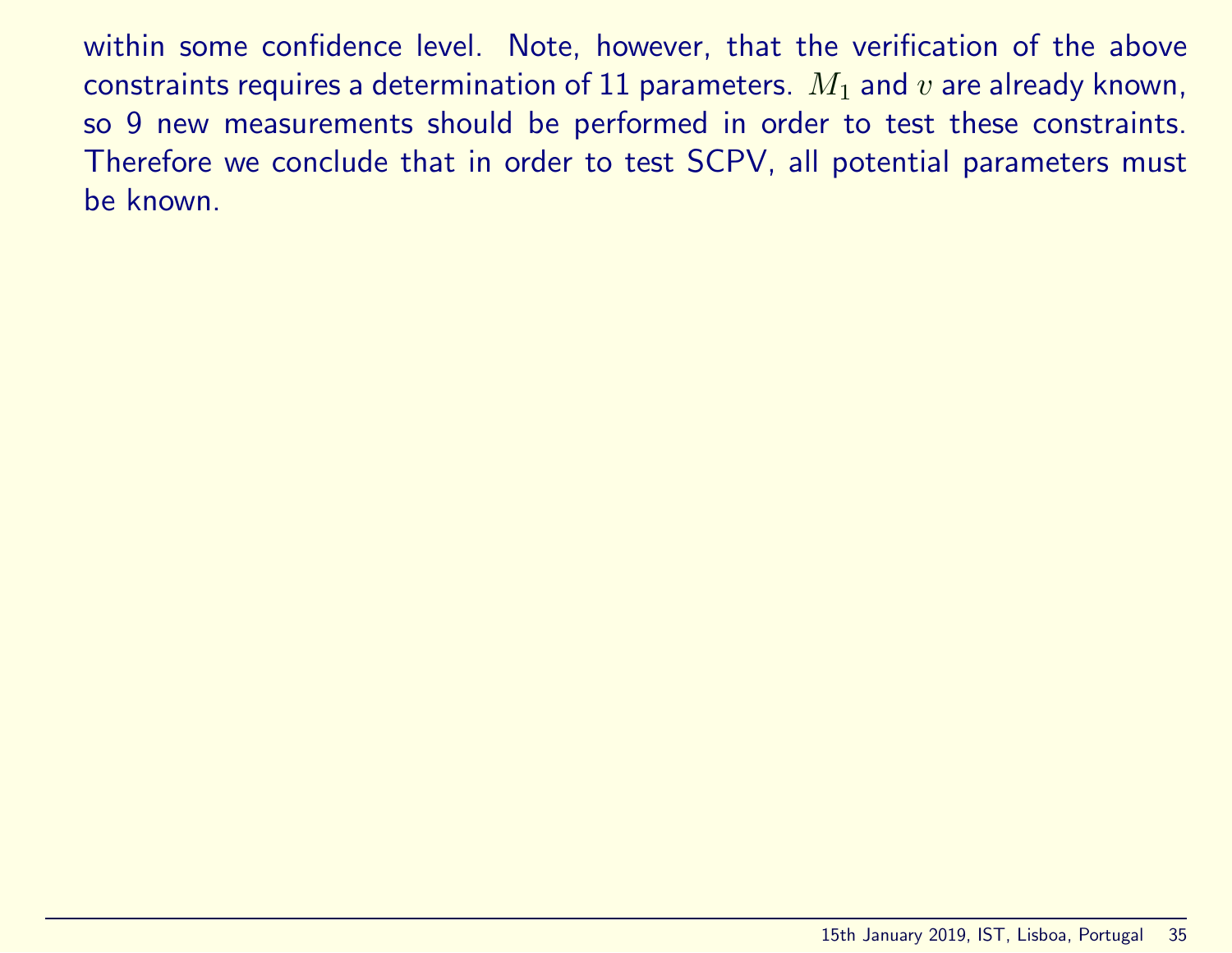Backup slides

### Stationary points of the potential

By demanding that the derivatives of the potential with respect to the fields should vanish in the vacuum, we end up with the following stationary-point equations:

$$
m_{11}^2 = v_1^2 \lambda_1 + v_2^2 (\lambda_3 + \lambda_4) + \frac{v_2^2}{c_{\xi}} (\text{Re } \lambda_5 c_{\xi} - \text{Im } \lambda_5 s_{\xi})
$$
  
\n
$$
+ \frac{v_1 v_2}{c_{\xi}} [\text{Re } \lambda_6 (2 + c_{2\xi}) - \text{Im } \lambda_6 s_{2\xi}] + \frac{v_2}{v_1 c_{\xi}} (v_2^2 \text{Re } \lambda_7 - \text{Re } m_{12}^2),
$$
  
\n
$$
m_{22}^2 = v_2^2 \lambda_2 + v_1^2 (\lambda_3 + \lambda_4) + \frac{v_1^2}{c_{\xi}} (\text{Re } \lambda_5 c_{\xi} - \text{Im } \lambda_5 s_{\xi})
$$
  
\n
$$
+ \frac{v_1 v_2}{c_{\xi}} [\text{Re } \lambda_7 (2 + c_{2\xi}) - \text{Im } \lambda_7 s_{2\xi}] + \frac{v_1}{v_2 c_{\xi}} (v_1^2 \text{Re } \lambda_6 - \text{Re } m_{12}^2),
$$
  
\n
$$
\text{Im } m_{12}^2 = \frac{v_1 v_2}{c_{\xi}} (\text{Re } \lambda_5 s_{2\xi} + \text{Im } \lambda_5 c_{2\xi}) + \frac{v_1^2}{c_{\xi}} (\text{Re } \lambda_6 s_{\xi} + \text{Im } \lambda_6 c_{\xi})
$$
  
\n
$$
+ \frac{v_2^2}{c_{\xi}} (\text{Re } \lambda_7 s_{\xi} + \text{Im } \lambda_7 c_{\xi}) - \text{Re } m_{12}^2 t_{\xi}
$$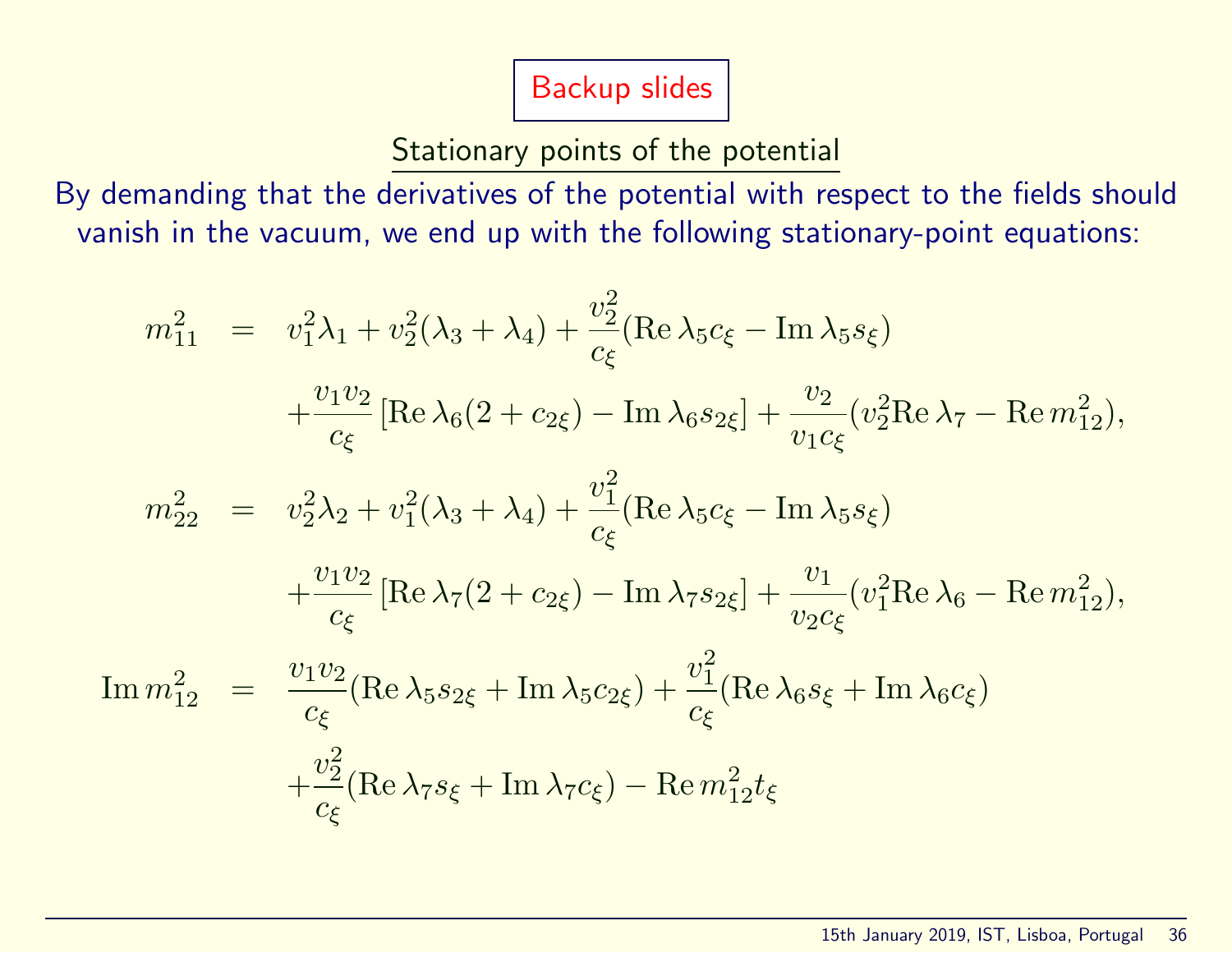#### For completeness also the following relations are useful

$$
M_1^2 + M_2^2 + M_3^2 = \frac{v^2}{v_1 v_2 c_{\xi}} \text{Re} \, m_{12}^2 + v_1^2 \lambda_1 + v_2^2 \lambda_2 - v^2 \text{Re} \, \lambda_5 + v^2 t_{\xi} \text{Im} \, \lambda_5
$$

$$
- \frac{v_1 (v_1^2 - v_2^2 c_{2\xi})}{v_2 c_{\xi}} \text{Re} \, \lambda_6 - 2 v_1 v_2 s_{\xi} \text{Im} \, \lambda_6
$$

$$
- \frac{v_2 (v_2^2 - v_1^2 c_{2\xi})}{v_1 c_{\xi}} \text{Re} \, \lambda_7 - 2 v_1 v_2 s_{\xi} \text{Im} \, \lambda_7,
$$
(3)
$$
M_{H^{\pm}}^2 = \frac{v^2}{2 v_1 v_2 c_{\xi}} \text{Re} \, (m_{12}^2 - v_1^2 \lambda_6 - v_2^2 \lambda_7 - v_1 v_2 e^{i\xi} [\lambda_4 + \lambda_5]).
$$

The above shows that for finite  $\lambda_i$ , increasing values of  $M_{2,3}$  and  $M_{H^\pm}$  require positive and increasing  $\text{Re} \, m_{12}^2$ .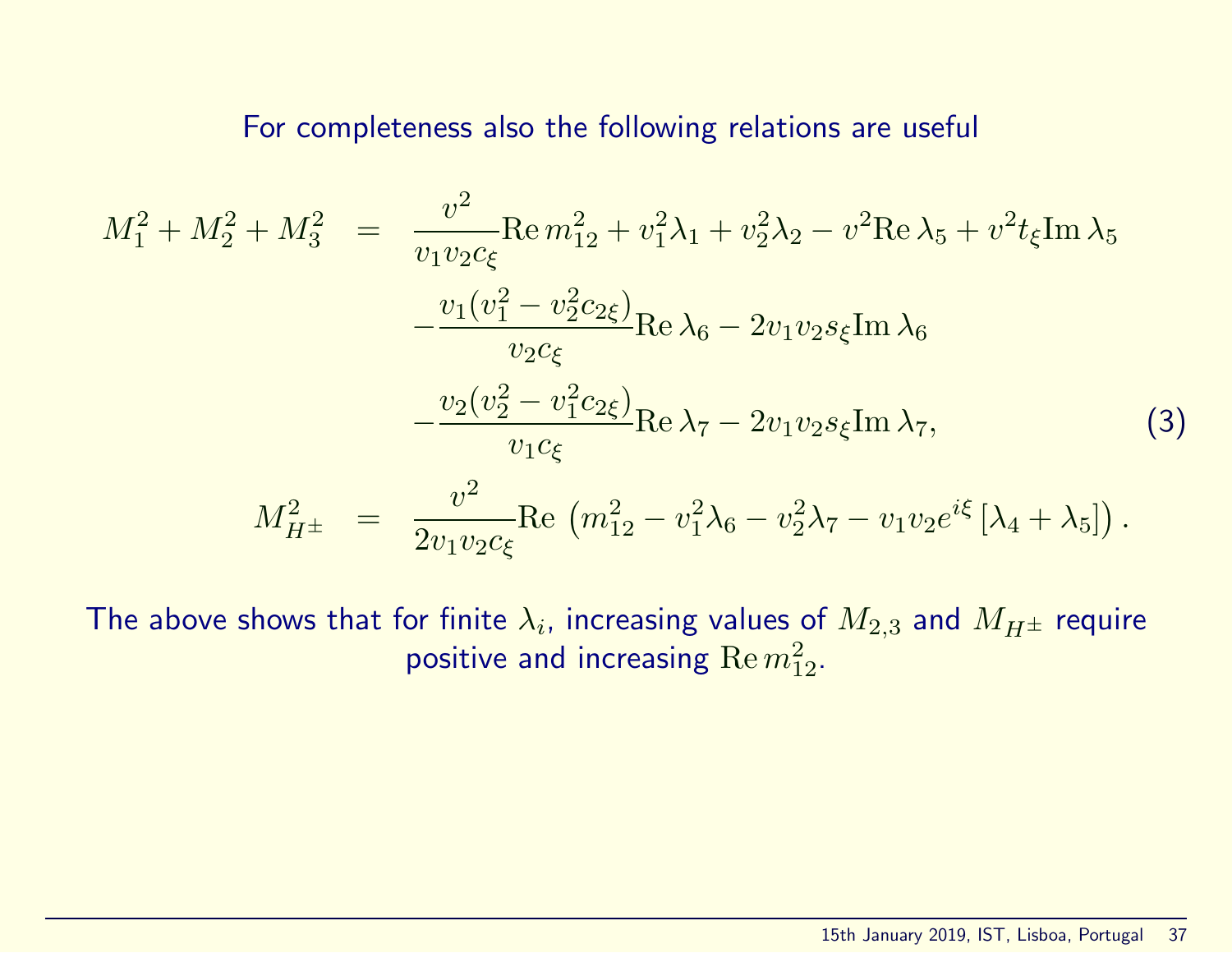Alignment defined in terms of bilinear potential couplings and vevs

Using the minimization conditions the alignment conditions can be formulated as

$$
\begin{array}{rcl}\n\text{Im } m_{12}^2 & = & 0, \\
m_{11}^2 - m_{22}^2 & = & \text{Re } m_{12}^2 \left( \frac{v_1}{v_2} - \frac{v_2}{v_1} \right). \n\end{array}
$$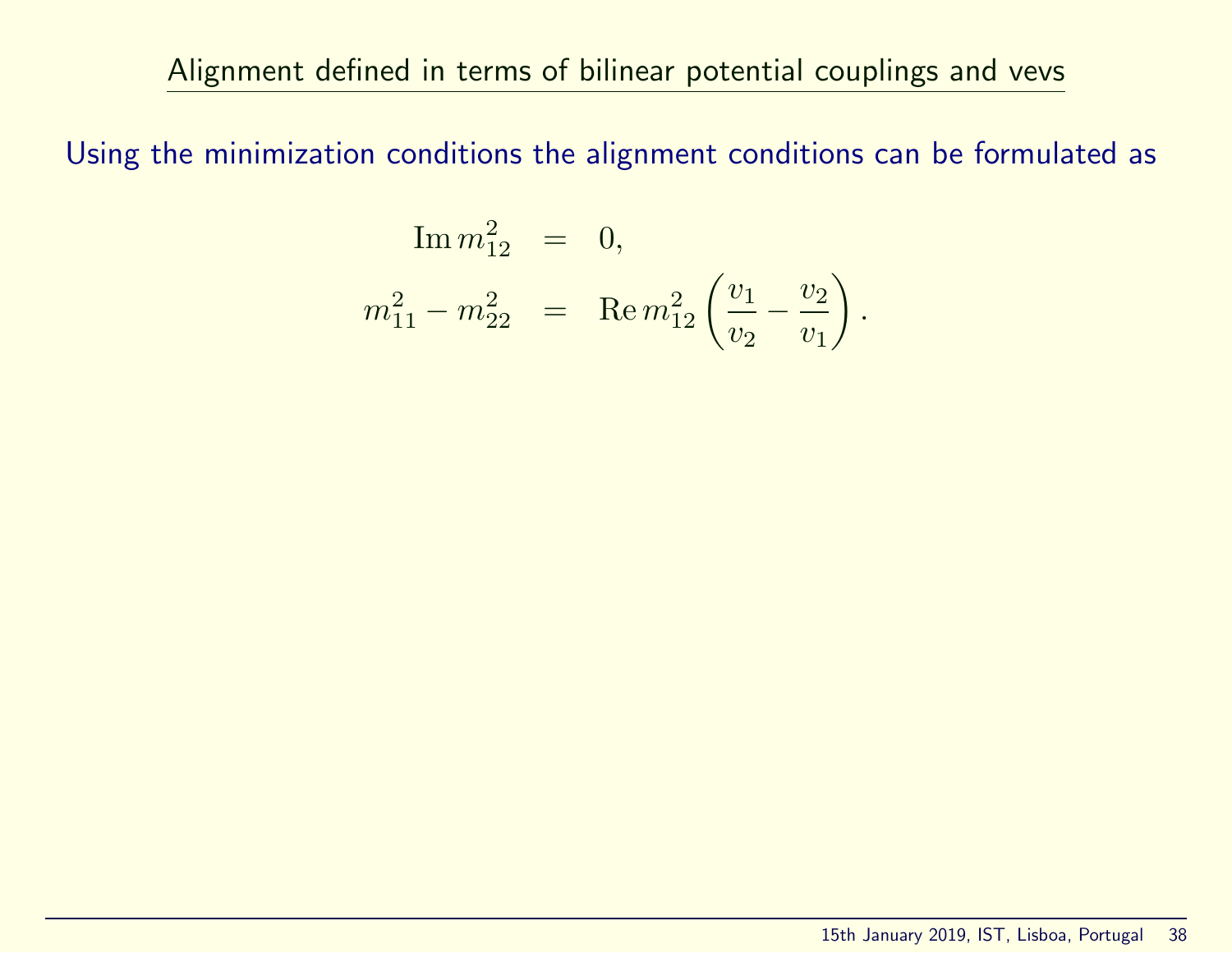The scalar masses and the re-expression of the  $\lambda$ s

$$
\mathcal{M}_{11}^{2} = v_{1}^{2} \lambda_{1} - v_{2}^{2} s_{\xi}^{2} \text{Re} \lambda_{5} - \frac{v_{2}^{2}}{2 c_{\xi}} \varepsilon_{2 \xi} \text{Im} \lambda_{5} + \frac{v_{1} v_{2}}{2 c_{\xi}} (1 + 2 c_{2 \xi}) \text{Re} \lambda_{6}
$$
\n
$$
-2v_{1} v_{2} s_{\xi} \text{Im} \lambda_{6} - \frac{v_{2}^{3}}{2 v_{1} c_{\xi}} \text{Re} \lambda_{7} + \frac{v_{2}}{2 v_{1} c_{\xi}} \text{Re} m_{12}^{2},
$$
\n
$$
\mathcal{M}_{22}^{2} = v_{2}^{2} \lambda_{2} - v_{1}^{2} s_{\xi}^{2} \text{Re} \lambda_{5} - \frac{v_{1}^{2}}{2 c_{\xi}} s_{\xi} c_{2 \xi} \text{Im} \lambda_{5} + \frac{v_{1} v_{2}}{2 c_{\xi}} (1 + 2 c_{2 \xi}) \text{Re} \lambda_{7}
$$
\n
$$
-2v_{1} v_{2} s_{\xi} \text{Im} \lambda_{7} - \frac{v_{1}^{3}}{2 v_{2} c_{\xi}} \text{Re} \lambda_{6} + \frac{v_{1}}{2 v_{2} c_{\xi}} \text{Re} m_{12}^{2},
$$
\n
$$
\mathcal{M}_{33}^{2} = -v_{2}^{2} c_{\xi}^{2} \text{Re} \lambda_{5} - \frac{v_{2}^{2}}{2 c_{\xi}} (2 s_{\xi}^{2} - 3 s_{\xi}) \text{Im} \lambda_{5}
$$
\n
$$
- \frac{v_{2}^{2} v_{1}}{2 v_{2} c_{\xi}} \text{Re} \lambda_{6} - \frac{v_{2}^{2} v_{2}}{2 v_{1} c_{\xi}} \text{Re} \lambda_{7} + \frac{v_{2}^{2}}{2 v_{1} v_{2} c_{\xi}} \text{Re} m_{12}^{2},
$$
\n
$$
\mathcal{M}_{12}^{2} = v_{1} v_{2} (\lambda_{3} + \lambda_{4}) + v_{1} v_{2} c_{\xi}^{2} \text{Re} \lambda_{5} + \frac{v_{1} v_{2}}{2 c
$$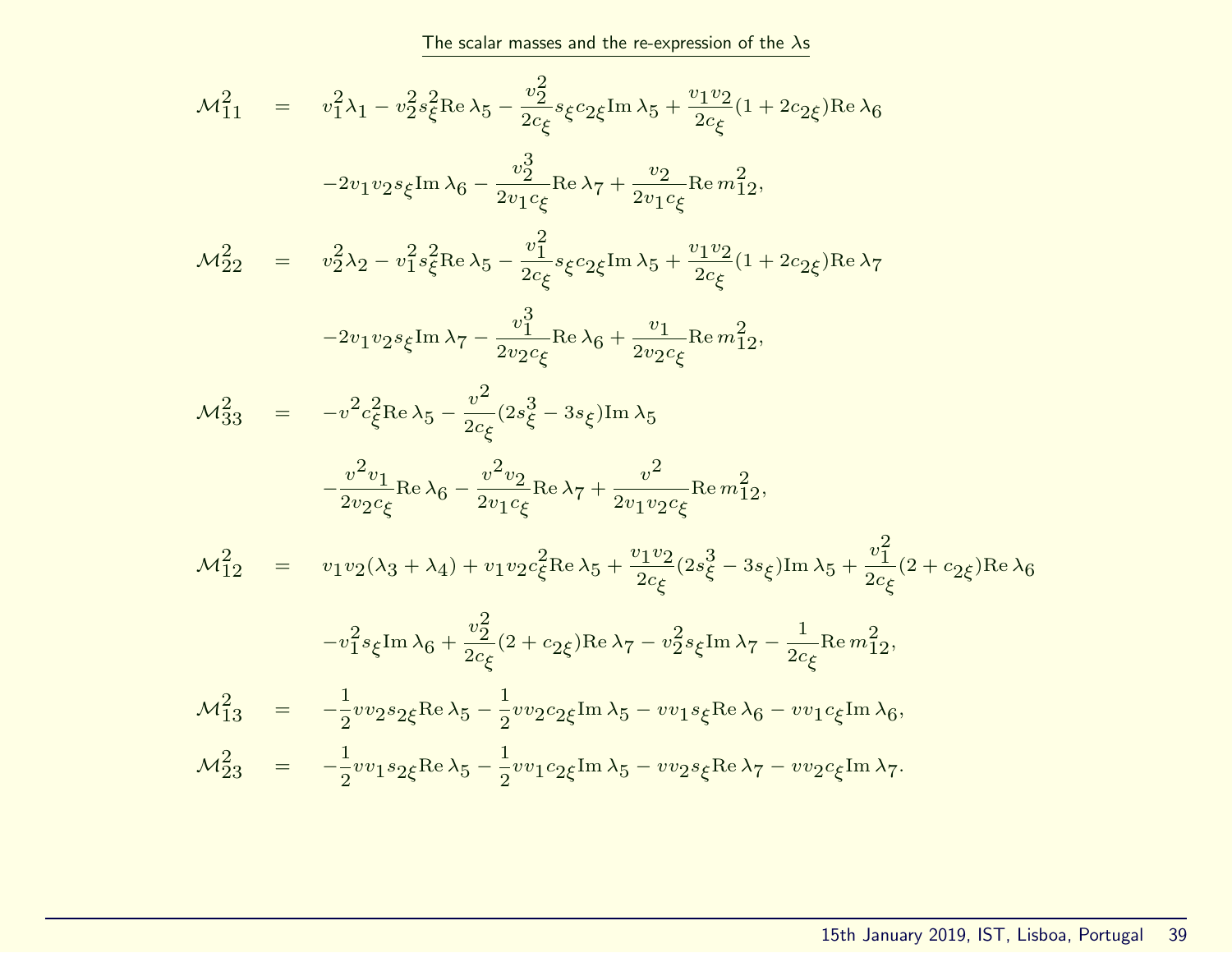The charge boson mass is given as follows

$$
M_{H^{\pm}}^2 = \frac{v^2}{2v_1v_2c_{\xi}} \text{Re}\left(m_{12}^2 - v_1^2\lambda_6 - v_2^2\lambda_7 - v_1v_2e^{i\xi}\left[\lambda_4 + \lambda_5\right]\right)
$$

The eigenvalues of this matrix will be the masses of the three neutral scalars. In order to find these, a cubic equation needs to be solved. For our purposes, a different approach will suffice. We may rewrite the elements of the mass matrix  ${\cal M}_{ij}^2$  in terms of the eigenvalues  $M_i^2$  and elements of the rotation matrix  $R_{ij}$  as six equations:

$$
\mathcal{M}_{11}^2 = M_1^2 R_{11}^2 + M_2^2 R_{21}^2 + M_3^2 R_{31}^2,\tag{4}
$$

$$
\mathcal{M}_{22}^2 = M_1^2 R_{12}^2 + M_2^2 R_{22}^2 + M_3^2 R_{32}^2,\tag{5}
$$

$$
\mathcal{M}_{33}^2 = M_1^2 R_{13}^2 + M_2^2 R_{23}^2 + M_3^2 R_{33}^2,\tag{6}
$$

$$
\mathcal{M}_{12}^2 = M_1^2 R_{11} R_{12} + M_2^2 R_{21} R_{22} + M_3^2 R_{31} R_{32},\tag{7}
$$

$$
\mathcal{M}_{13}^2 = M_1^2 R_{11} R_{13} + M_2^2 R_{21} R_{23} + M_3^2 R_{31} R_{33},\tag{8}
$$

$$
\mathcal{M}_{23}^2 = M_1^2 R_{12} R_{13} + M_2^2 R_{22} R_{23} + M_3^2 R_{32} R_{33}.
$$
\n(9)

The above seven equations are linear in the  $\lambda_i$ -parameters of the potential. We have 10 such parameters (counting both real and imaginary parts of  $\lambda_5$ ,  $\lambda_6$  and  $\lambda_7$ ) and may now solve this set of seven equations for seven of the  $\lambda_i$ -parameters, thus expressing them in terms of the other parameters we have introduced. It is convenient to solve for the following set of parameters:  $(\lambda_1,\lambda_2,\lambda_3,\lambda_4,\mathrm{Re}\lambda_5,\mathrm{Im}\lambda_6,\mathrm{Im}\lambda_7)$ . We also introduce the more convenient parameter  $\mu^2$  by putting

$$
\mathrm{Re} \, m_{12}^2 = \frac{2 v_1 v_2}{v^2} \mu^2
$$

.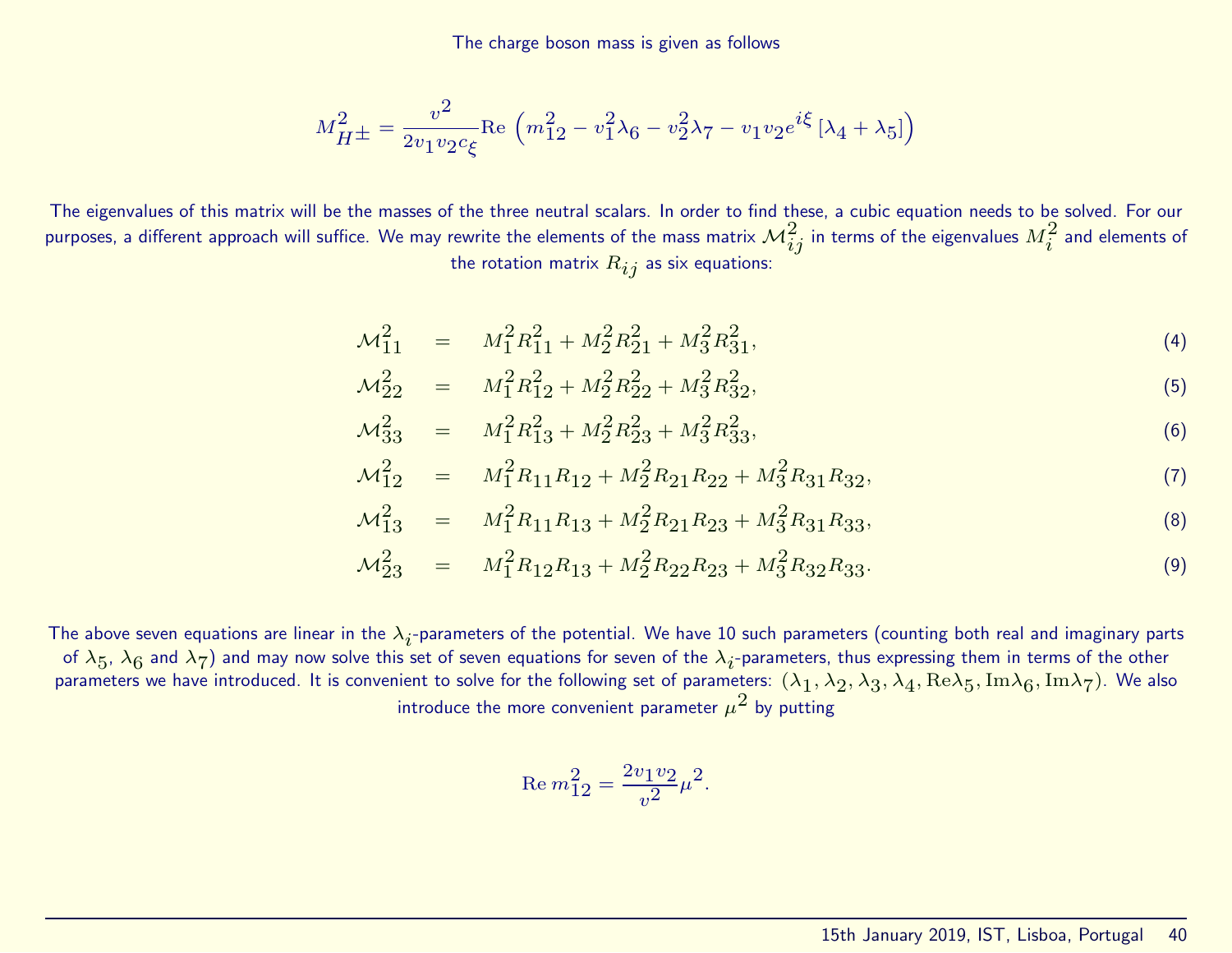$$
\lambda_{1} = -\frac{v_{2}^{2}}{v^{2}v_{1}^{2}c_{\xi}^{3}}\mu^{2} + \frac{(R_{11}v - R_{13}v_{2}t_{\xi})^{2}}{v^{2}v_{1}^{2}}M_{1}^{2} + \frac{(R_{21}v - R_{23}v_{2}t_{\xi})^{2}}{v^{2}v_{1}^{2}}M_{2}^{2}
$$
\n
$$
+ \frac{(R_{31}v - R_{33}v_{2}t_{\xi})^{2}}{v^{2}v_{1}^{2}}M_{3}^{2} - \frac{v_{2}^{2}t_{\xi}}{2v_{1}^{2}c_{\xi}^{2}}\text{Im}\lambda_{5} - \frac{v_{2}(2c_{2\xi} + 1)}{2v_{1}c_{\xi}^{3}}\text{Re}\lambda_{6} + \frac{v_{2}^{3}}{2v_{1}^{3}c_{\xi}^{3}}\text{Re}\lambda_{7},
$$
\n
$$
\lambda_{2} = -\frac{v_{1}^{2}}{v^{2}v_{2}^{2}c_{\xi}^{3}}\mu^{2} + \frac{(R_{12}v - R_{13}v_{1}t_{\xi})^{2}}{v^{2}v_{2}^{2}}M_{1}^{2} + \frac{(R_{22}v - R_{23}v_{1}t_{\xi})^{2}}{v^{2}v_{2}^{2}}M_{2}^{2}
$$
\n
$$
+ \frac{(R_{32}v - R_{33}v_{1}t_{\xi})^{2}}{v^{2}v_{2}^{2}}M_{3}^{2} - \frac{v_{1}^{2}t_{\xi}}{2v_{2}^{2}c_{\xi}^{2}}\text{Im}\lambda_{5} + \frac{v_{1}^{3}}{2v_{2}^{3}c_{\xi}^{3}}\text{Re}\lambda_{6} - \frac{v_{1}(2c_{2\xi} + 1)}{2v_{2}c_{\xi}^{3}}\text{Re}\lambda_{7},
$$
\n
$$
\lambda_{3} = \frac{2}{v^{2}}M_{H}^{2} \pm -\frac{1}{v^{2}c_{\xi}^{3}}\mu^{2} + \frac{(R_{12}v - R_{13}v_{1}t_{\xi}) (R_{11}v - R_{13}v_{2}t_{\xi})}{v^{2}v_{1}v_{2}}M_{1}^{2}
$$
\